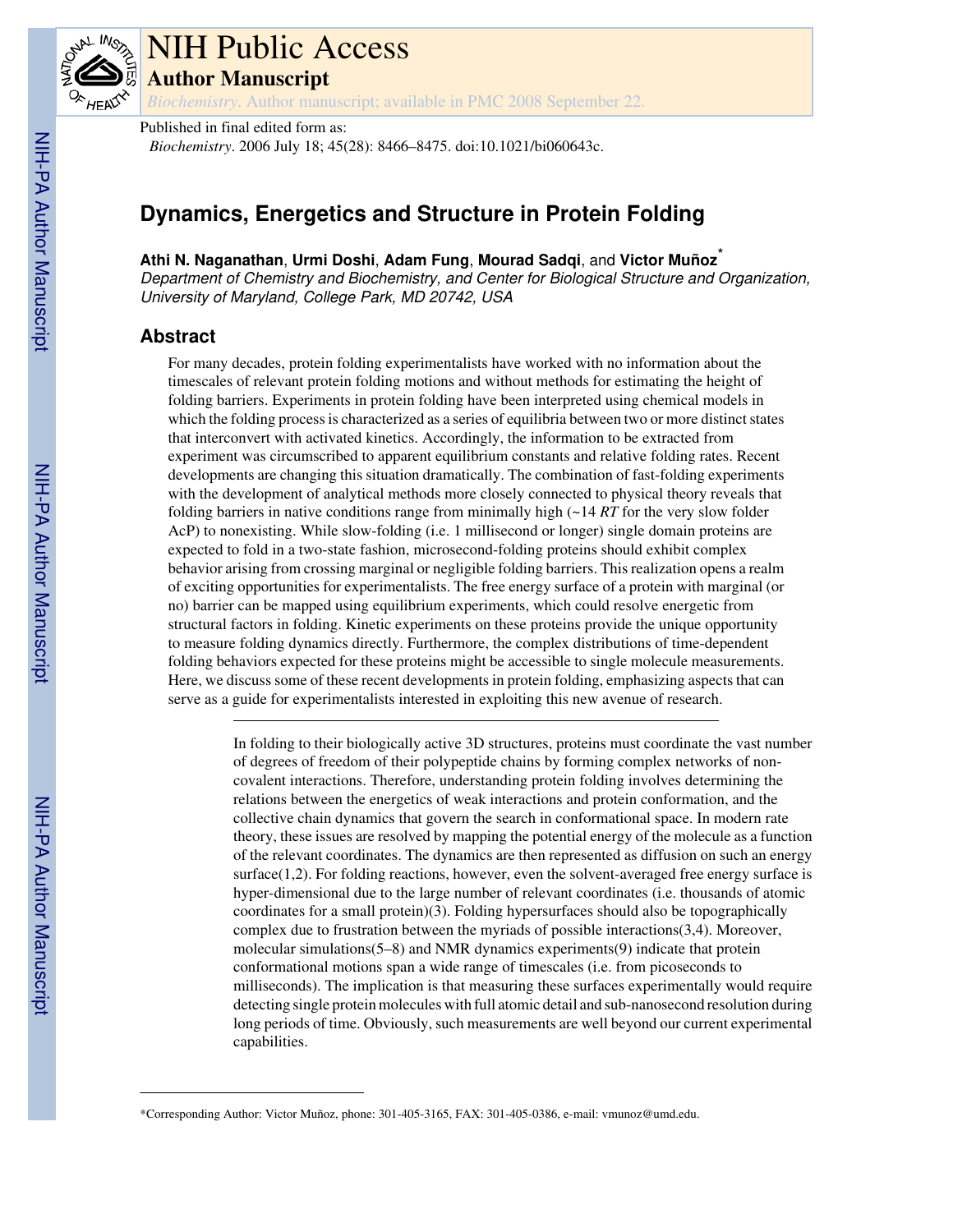To complicate matters further, global protein folding reactions appear deceivingly simple in traditional thermodynamic and kinetic experiments(10). Accordingly, it has been customary to interpret folding experiments as elementary chemical reactions. Protein thermodynamics are then discussed in terms of chemical equilibria between a series of discrete macrostates (11), which interconvert with activated kinetics over arbitrarily high free energy barriers(12). The simplicity of the chemical approach has made it extremely popular in the folding field (10). However, interpreting protein folding as a simple chemical reaction carries a significant amount of baggage. The dimensionality and shape of the folding free energy surface are assumed implicitly and thus, cannot be investigated experimentally. Furthermore, the information obtainable from experiment is limited to equilibrium and rate constants in which energetic, dynamic, and structural factors are all intertwined. In other words, by describing folding in chemical terms we are giving up the opportunity to measure experimentally the very same fundamental properties that determine folding mechanisms and are most relevant in comparing with theory.

In this light, the divide existing between classical folding experimentalists and theorists should be hardly surprising(13). This divide has been bridged in part by the spectacular development of computer simulations(6–8,14–16) together with a shift in experimental focus towards fastfolding proteins(17–22). The microsecond folding timescales of these proteins make possible to connect with modern simulations, which are finally reaching comparable timescales. Furthermore, work of fast-folding proteins has produced significant evidence indicating that folding barriers are small, sometimes event absent altogether. Such observations have confirmed critical theoretical predictions. Moreover, the existence of small folding barriers opens a new realm of opportunities for the experimental analysis of protein folding. With marginal folding barriers it becomes possible to extricate dynamic from energetic factors in kinetic experiments and resolve energetic contributions and structural ensembles in equilibrium folding experiments. Here we discuss recent developments in this area, which are paving the way for a shift from the traditional biochemical to a physical paradigm in experimental protein folding.

## **Free Energy Projections and Reaction Coordinates**

Hyperdimensional free-energy surfaces can be greatly simplified by projecting them onto one, or a few order parameters. The resulting low-dimensional free energy projections then provide a bridge to connect theory, simulation, and experiment. This approach, which was pioneered by Wolynes and collaborators(3,4,23,24) and has become a very popular tool for the analysis of computer simulations( $16,25-27$ ), explains the two-state-like folding exhibited by many proteins. It also predicts the existence of barrierless folding and other complex kinetic behaviors (3). In principle, the approach should be extensible to the direct interpretation of folding experiments. What is not so clear *a priori* is whether a surface of very low dimensionality, or even one-dimensional, can reproduce folding reactions effectively nor what order parameters might behave as reaction coordinates.

Here, it is interesting to note that the chemical two-state model is a simplified representation of a one-dimensional free energy surface with a high barrier separating two minima. Therefore, the apparent success of two-state analyses already suggests that even one-dimensional projections may suffice to describe coarse folding properties. The first direct evidence supporting the validity of one-dimensional folding surfaces has come from the analysis of simulations in the cubic lattice(28). Further support comes from the reasonable success in calculating relative folding rates from protein structures using one-dimensional free energy surfaces(29). More recently, the performance of one-dimensional free energy projections has been tested empirically for the case of  $\alpha$ -helix formation(30). The analysis took advantage of a detailed kinetic theory for  $\alpha$ -helix formation that explains quantitatively the complex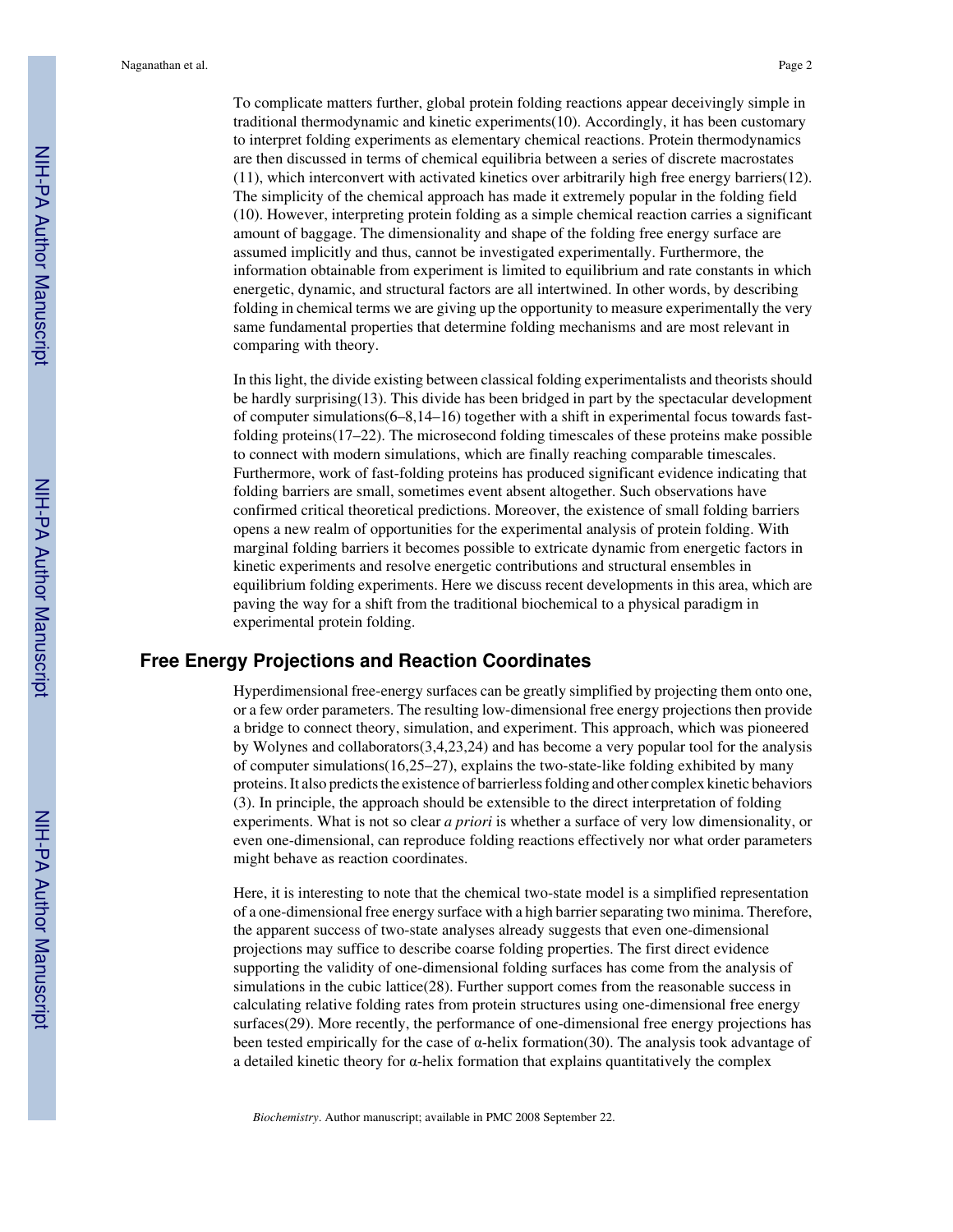observations of Gai and collaborators in laser-induced temperature-jump experiments of isotopically labeled helical peptides $(31–33)$ . This allows for direct comparison between experiment, detailed theory, and the free-energy projection approach. The kinetic theory is an extension of nucleation-elongation helix-coil equilibrium models in which helix segments nucleate at any point in the sequence and elongate from their ends(34). The nucleationelongation mechanism produces complex kinetics with hundreds of thousands of coupled differential equations and myriads of possible pathways. Remarkably, the projection of the multidimensional free energy surface onto one order parameter (i.e. the number of helical peptide bonds) reproduced the observed kinetics with surprising accuracy. The agreement went to the level of matching the relative amplitudes for the characteristic slow and fast-phases of helix coil kinetics. Furthermore, the diffusion coefficient from the surface analysis was essentially identical to the elementary peptide bond rotation rate ( $\sim 1/(2 \text{ ns})$ ) in the kinetic theory, indicating that the number of helical peptide bonds is a good reaction coordinate for α-helix formation(30). These results validate a one-dimensional free energy projection on a folding-related problem for which the mechanism is reasonably well understood. The free energy surface analysis of  $\alpha$ -helix formation also exemplifies some of the features expected for protein folding reactions with marginal barriers. Because the barrier is very small  $\left(2\right)$ *RT*), the relaxation process is expected to exhibit two phases (Figure 1). The fast phase involves the relaxation in the broad helical minimum, which is diffusive. The somewhat slower phase consists in the re-equilibration between both sides of the barrier and thus, has diffusive and activated terms. This same kinetic behavior has recently been observed in fast-folding mutants of  $\lambda$  repressor(35). From the emergence of an additional, faster, kinetic phase in the mutants, Gruebele and collaborators concluded that these proteins folded by crossing a marginal folding barrier(35). The same mutants lost the slow kinetic phase when highly stabilized by cosolvents, suggestive of downhill folding under those conditions (36).

Protein folding is obviously more complex than helix formation, involving large changes in overall shape and compaction. The larger complexity in folding is likely to result in diffusion coefficients that change with the value of the order parameter. These changes would reflect the different dynamic modes controlling overall protein motions and the increasing surface roughness as the protein becomes more folded (i.e. more compact)(3). Effective diffusion coefficients for folding on a one-dimensional energy surface are therefore expected to be complex functions of the order parameter, including both dynamic and energetic terms(28).

## **Motions in Protein Folding**

Although most experimentalists have focused on the energetic and structural aspects of folding, the dynamic modes that govern polypeptide chain motions are critical components of folding mechanisms. The timescales for the relevant folding motions provide upper limits for the effective diffusion coefficient for folding, which are required to estimate barrier heights from folding rates using the simple rate expression:

$$
k=D_{\text{eff}}\exp\left(-\Delta G^{\ddagger}/RT\right)
$$
 equation (1)

This is far from being a trivial point. Without an independent estimate of either the diffusion coefficient or the barrier height, protein folding rates can only be analyzed in relative terms (e.g. differences between wild-type and mutant(37)). Furthermore, an Arrhenius analysis of the temperature dependence of the folding rate can be seriously misleading because: i) the barrier and the diffusion coefficient have temperature dependent and temperature independent contributions; ii) the hydrophobic effect results in large enthalpy-entropy compensations(38); iii) glassy dynamics may arise at low temperatures(3).

Fortunately, our understanding of protein folding motions has improved significantly in recent years. The detailed kinetic analysis of α-helix and β-hairpin formation indicates that local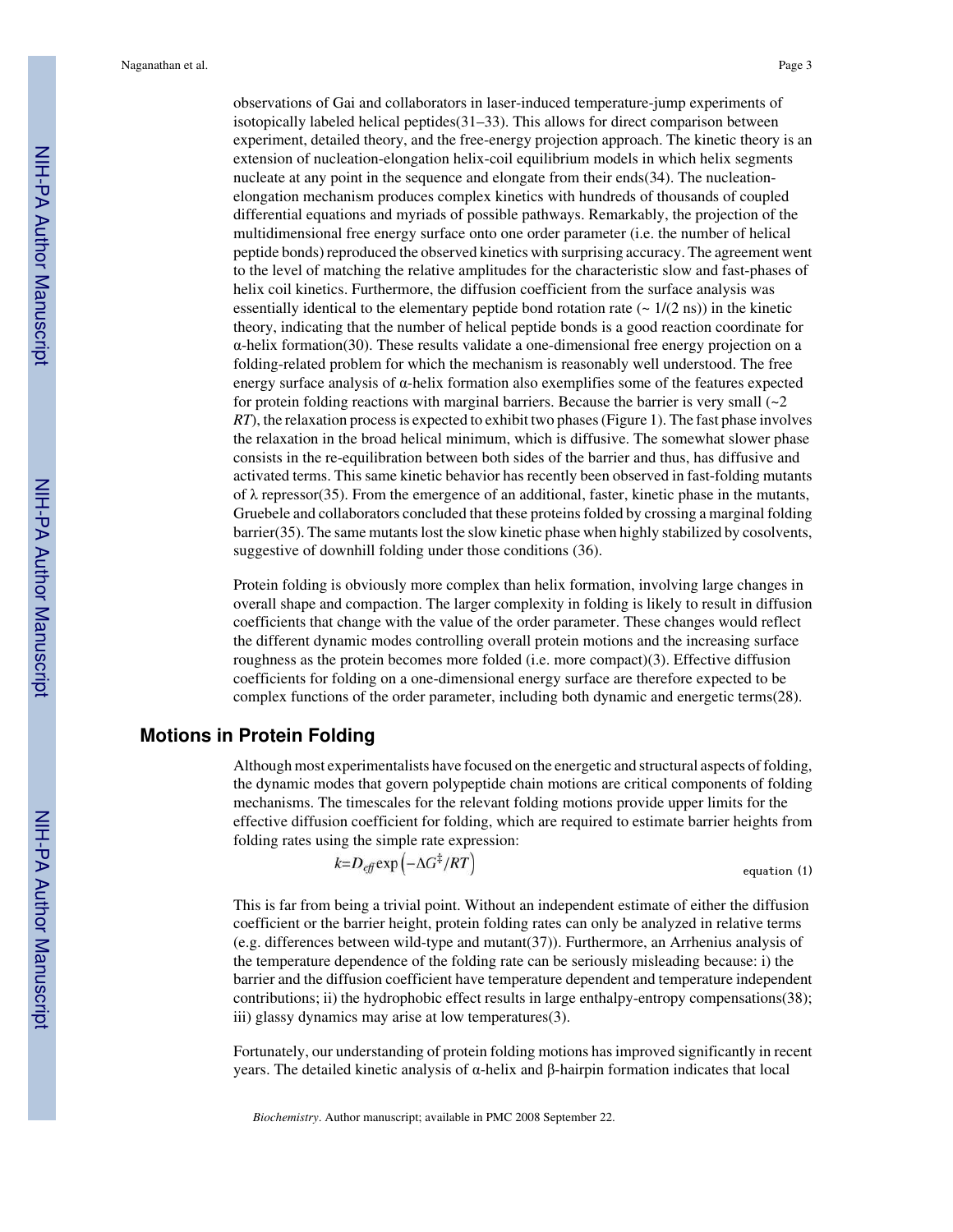motions (i.e. peptide bond rotations) with timescales of  $\sim 1$ –10 nanoseconds control secondary structure formation(39,40). These local motions presumably dominate the dynamics of expanded random coil polypeptides, in which there are not significant structural correlations. It is noteworthy that this peptide bond rotation rate already has an energetic term (i.e. activation energy) equivalent to ~20–25 kJ/mol(40), which arises from chain steric hindrance and changes in water viscosity. The rate of end to end contact formation in unstructured chains has been measured for several sequences and conditions, and with a variety of methods(41–45). The timescales cluster in the few tens of nanoseconds, providing a good estimate for the concerted motions leading to loop formation in protein folding(22). The overall motions of a denatured but collapsed polypeptide are even slower. A timescale of  $\sim$ 100 nanoseconds has been recently measured for the random collapse of a 40 residue protein(46). This collapse time scales to ~500 nanoseconds for a protein domain of 100 residues. The slower timescales of these motions reflect coupling of many local rotations into a single global mode, which slows down as the protein becomes more compact(46). The chain dynamics of collapsed denatured proteins are probably similar to the dynamics in early stages of folding, in which the protein is already compact but has few specific tertiary interactions.

As the protein becomes more folded and tertiary interactions more consolidated, chain motions should slow further down because changing conformation is likely to involve breaking preformed interactions. At this point the energetic terms in the diffusion coefficient (i.e. the roughness of the landscape) might be quite large(4). A dramatic demonstration of this effect is seen in the rate of collapse of unfolded cytochrome c, in which the strong non-specific interactions with the heme slow down the collapse rate to hundreds of microseconds(47–50). The experiments on the fast-folding mutants of  $\lambda$  repressor (see previous section) suggest that the effective diffusion coefficient for folding of this protein is  $\sim 1/(2 \text{ microseconds})$  at 340 K (35). A diffusion coefficient of  $\sim 1/(8$  microseconds) has also been recently estimated for cyctochrome c at  $298 K(51)$ . It is thus clear that the average folding speed limit, and therefore the dynamic term to use in equation 1, is in the microsecond timescale for natural proteins near 298 K. These values are surprisingly close to the original estimate of Eaton and coworkers (52), which was based on the rate of contact formation in chemically unfolded cytochrome c, and about 7 orders of magnitude slower than the gas-phase frequency factor  $(k_B T/h)$ .

It is important to keep in mind that the diffusion coefficient should depend on experimental conditions (e.g. temperature, solvent viscosity), protein structure, protein sequence and size, and the position of the top of the barrier along the reaction coordinate. For example, hyperfastfolding mutants or *de novo* designed proteins -in which secondary structure propensities are typically maximized- are likely to tip the top of the folding barrier towards the unfolded state, thereby changing the relevant dynamic regime to that of a less compact ensemble (i.e. faster dynamics). Some of these engineered proteins might fold in less than 1 microsecond(53). By the same token, the use of a simple rate equation (equation 1) yields reasonable results when the barrier is sufficiently high (i.e. several *RT*). In those conditions the diffusion coefficient reflects the dynamics at the top of the barrier. However, this treatment breaks down as the barrier heights decrease. For proteins with marginal barriers the rate becomes increasingly diffusive and separates into two observable phases (see Figure 1). Although it may seem counterintuitive, for downhill folding proteins the observed folding rate might actually slow down again. The reason being that under strongly native conditions the diffusive downhill relaxation will be dominated by slow dynamics near the native well. Equation 1 should only be used for slow folding proteins (millisecond or longer folding times) and while keeping in mind that the use of an average diffusion coefficient inevitably introduces error in the estimation of the folding barriers.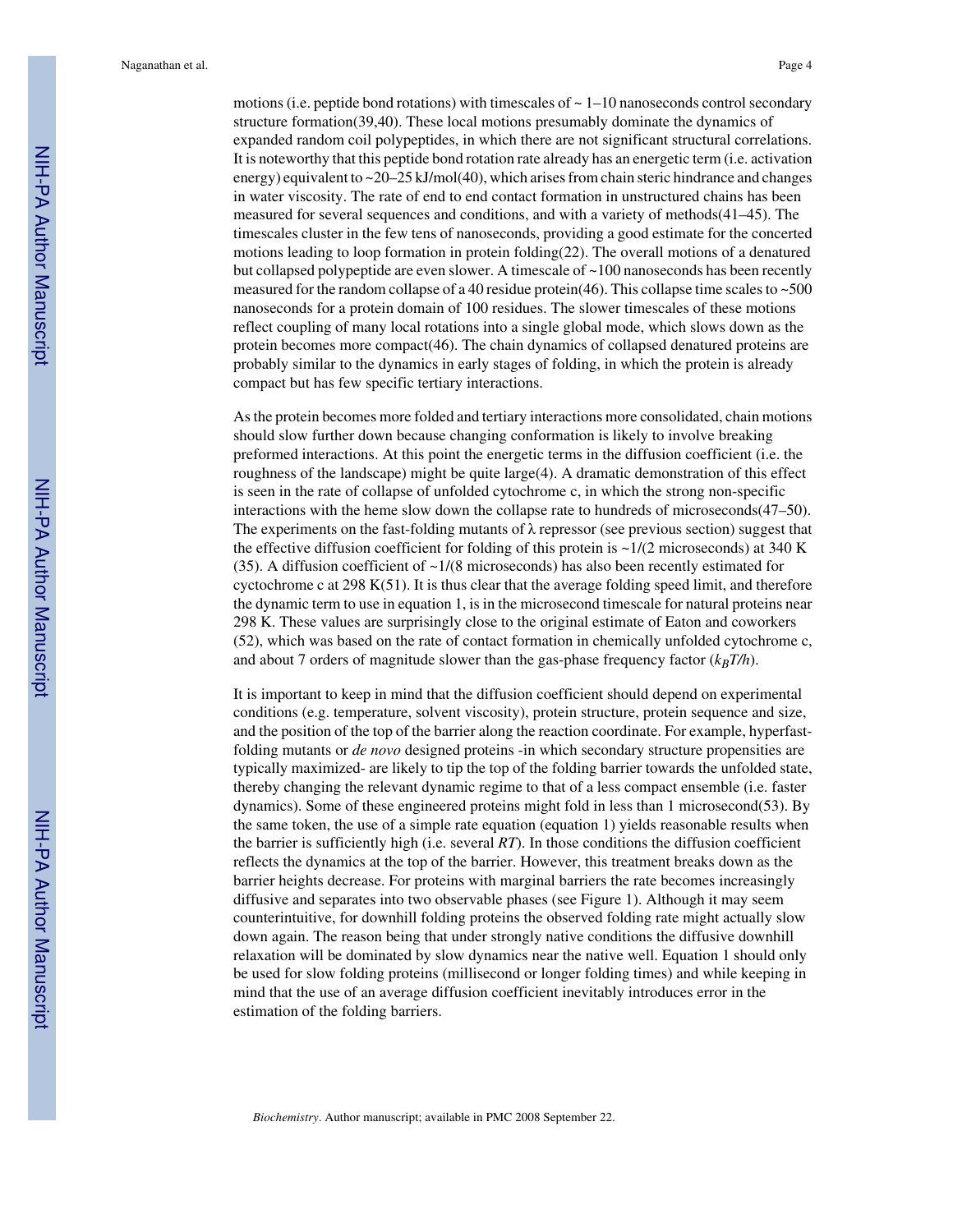## **Free Energy Barriers to Folding**

The application of equation 1 parameterized with the empirical estimates of the diffusion coefficient (i.e. from 1/(20 nanoseconds) to 1/(5 microseconds)) to several proteins previously catalogued as two-state (CI2, protein L, FKBP12, Im9, CspB, and GCN4) indicated that their barrier heights in native conditions are typically  $\leq 10 RT(54)$ . These barriers are sufficiently high to result in apparent two-state kinetics, in agreement with their classification as two-statelike. However, for some of them the barrier is low enough to suggest that strongly destabilizing mutations might result in departures from two-state behavior. The rate analysis for these 6 twostate proteins offered another valuable piece of information. Namely, it confirmed experimentally that folding barriers arise from the non-synchronous decrease in conformational entropy and gain in stabilization free energy (Figure 2). The origin of the folding barriers became apparent when the activation free energy as a function of temperature derived from equation 1 was analyzed thermodynamically with the approach developed by Freire and coworkers for equilibrium thermal unfolding(55). This analysis produced very similar results for the 6 proteins: at the top of the folding barrier these proteins had lost  $\sim$ 36% of their conformational entropy and only gained  $\sim$ 27% in stabilization free energy. This very small relative difference can still result in barriers of several *RT* because both compensating terms are large (i.e. for a protein of 65 residues with a cost in conformational entropy of 17.5 J.mol−<sup>1</sup> .K−<sup>1</sup> per residue the 36/27 ratio produces a barrier of ~12 *RT* at a midpoint temperature of 300 K). Incidentally, the 27% stabilization energy derived from this analysis is in very close agreement with the average phi-value for these proteins(56). The striking similarity between six different proteins -which vary widely in size, structure, sequence and thermodynamic parameters- immediately suggested a fundamental principle at work. It would be of interest to further explore this idea by extending the analysis to other slow two-state folding proteins.

This simple analysis provides a quantitative picture of the nature and heights of folding barriers that is consistent with physical theory. It is important, however, to develop methods for extracting folding barrier heights that do not require an empirical estimate for the diffusion coefficient. Barrier heights obtained with independent methods can be compared to test for consistency in the results. Moreover, once the barrier height has been measured with a different approach, equation 1 could be used backwards to estimate effective diffusion coefficients from folding rates. Two independent methods that move in that direction have been recently developed.

The first procedure is based on scaling arguments from polymer physics. Scaling laws have been invoked to indicate that folding times should increase with *N<sup>v</sup>* , where *N* is the number of residues in the protein and *v* an exponent smaller than 1(57–60). This predicted scaling behavior has become clearly apparent once a folding database with sufficient dynamic range in size was available( $61$ ). The correlation between rates and N gives a ruler to calculate the average increase in barrier height per residue, but it does not provide the absolute magnitude of the barriers. The magnitude was estimated by noticing that the 1/2 exponent proposed by Thirumalai(57) can be interpreted thermodynamically with the expression:

$$
n_{\sigma} = \Delta H(T) / \sqrt{RT^2 \Delta C_p}
$$
 equation (2)

where  $\Delta H(T)$  is the equilibrium unfolding enthalpy at a given temperature and  $\Delta C_p$  the change in heat capacity upon unfolding(61).  $n_{\sigma}$  represents the frequency at which the excess enthalpy fluctuations in the unfolded state reach enthalpy values characteristic of the native state. It is converted into free energy by calculating the height at  $n<sub>σ</sub>$  standard deviations from the minimum in a harmonic potential. The free energies calculated with equation 2 are temperature dependent, but at 333 K their values scale with N with exactly the same slope as the folding times (the ruler). The matching of slopes suggests that at 333 K solvation terms in *ΔH* and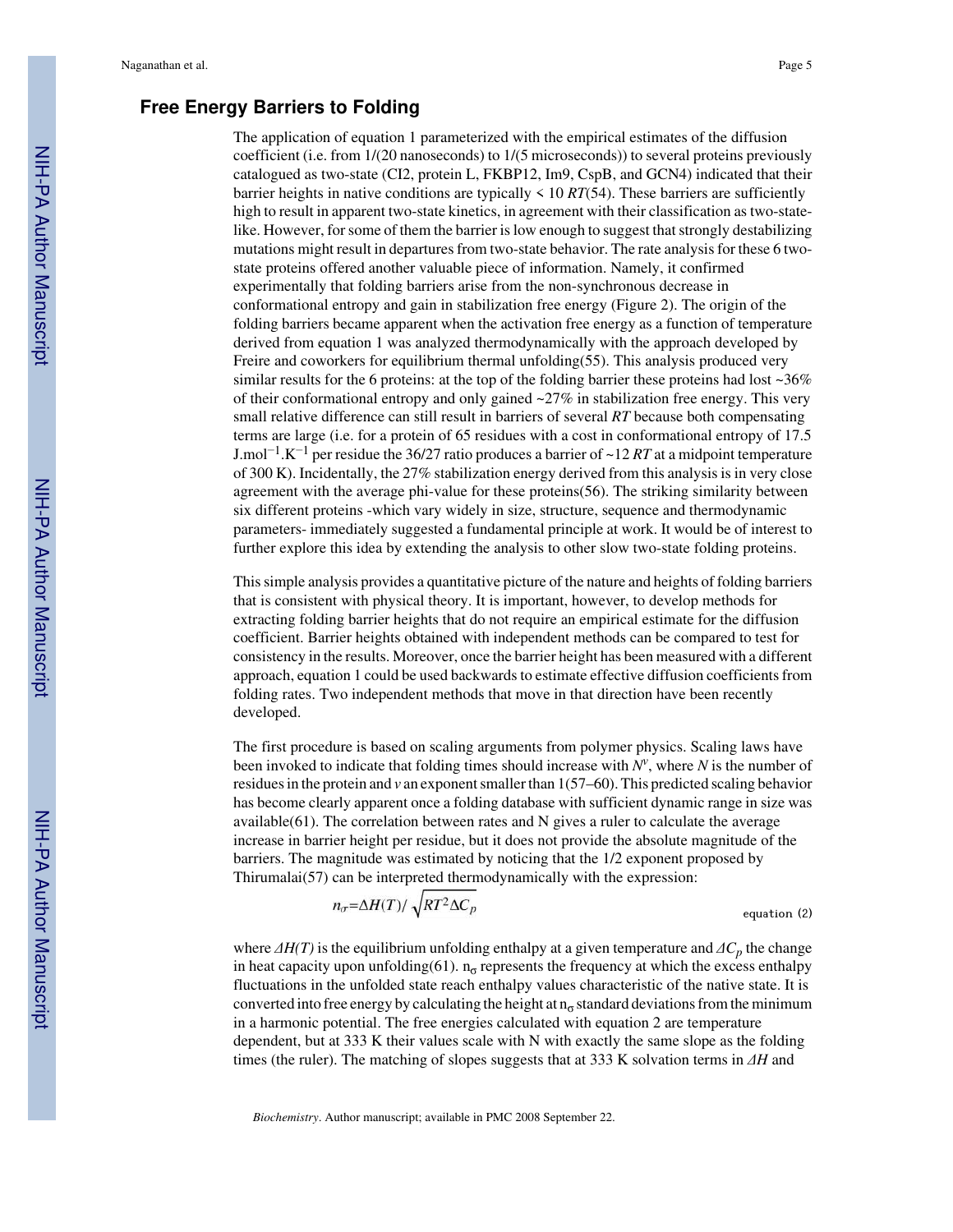*ΔCp* compensate exactly in equation 2 so that the calculated free energies approach the real barrier heights. The barriers obtained with this method are consistent with the estimates from equation 1. In fact, a plot of the barrier heights calculated from equation 2 at 333 K versus the logarithm of experimental folding rates (in energy units) crosses the zero barrier at  $\sim 1/(1$ microsecond), providing an independent estimate of the average diffusion coefficient for folding(61). Another interesting aspect of this analysis is that it is entirely based on thermodynamic properties. Thermodynamic parameters obtained in equilibrium unfolding experiments are everything that is needed to catalogue proteins according to their folding behavior. This is illustrated in Figure 3, which shows a plot of experimentally determined  $n_{\sigma}$ versus N for a series of proteins with midpoint temperatures near 333 K. The line at  $n_{\sigma} = 3$  in the figure delimits the threshold separating two-state like proteins from those that fold crossing marginal (or no) barriers. The figure reveals that individual proteins follow the general trend quite closely. Moreover, it indicates that proteins with less than 55 residues are expected to fold by crossing marginal barriers. For many of the proteins below the threshold in Figure 3 there is kinetic data available showing folding in the microsecond timescale. It is also interesting that the *de novo* designed protein α3D (2A3D in Figure 3) is a clear outlier in the plot, featuring a much smaller  $n<sub>σ</sub>$  than expected for its size. This observation suggests that the parameter  $n<sub>σ</sub>$  could be used to gauge the compliance of designed proteins with their "natural" counterparts.

In the second method, thermodynamic barrier heights for folding are obtained from the analysis of DSC data(62). The fundamental idea here is to extract the probability density as a function of an order parameter by taking advantage of the known connection between the DSC thermogram of a protein and its folding partition function. Measuring the probability density is equivalent to mapping the complete one-dimensional free energy surface for folding (not just the difference between the minimum and the saddle point). In a thermogram without additional sources of fluctuations (i.e. experimental noise, protein vibrational modes, and solvent-protein fluctuations) the probability density is obtained by calculating the inverse Laplace transform. When handling a real protein DSC thermogram, however, one must fit the experimental data to an idealized mathematical description of the free energy surface. In this particular case the free energy surface was represented by a Landau polynomial using enthalpy as the order parameter $(62)$ . The procedure is quite simple and involves fewer fitting parameters than even a chemical two-state fit. Of course, its great advantage is that it provides the folding free energy surface and with it the folding barrier height. Because it is an equilibrium method, it is ideally suited to study proteins with small barriers for which there is significant probability density at the saddle point. Indeed, the application of this procedure to many of the proteins with  $n_{\sigma}$  < 3 in Figure 3 has confirmed that these proteins have marginal folding barriers or fold globally downhill(63). Perhaps more surprisingly, the method seems to effectively detect barriers of up to  $\sim 8 RT$  (20 kJ/mol), indicating that it can be used for many of the available two-state-like proteins. Furthermore, the thermodynamic barrier heights measured with this analysis strongly correlate with the experimental folding rates with a slope close to 1(63). This important observation supports the validity of the free energy surface analysis of protein folding and suggests that folding energy landscapes of natural proteins are very smooth. The interesting question is then whether protein landscapes are fundamentally smooth (due to intrinsic properties of the interactions driving folding) or have been designed smooth by natural selection. This question can now be addressed experimentally by comparing the folding energy surfaces of natural versus *de novo* designed proteins(64).

## **Manifestations of Folding with Marginal (or No) Barriers**

From the developments described in the previous sections, it is apparent that a significant number of proteins that have been, and will be investigated, are likely to have marginal folding barriers. Proteins of small size (i.e. smaller than 55 residues), particularly α-helical, are likely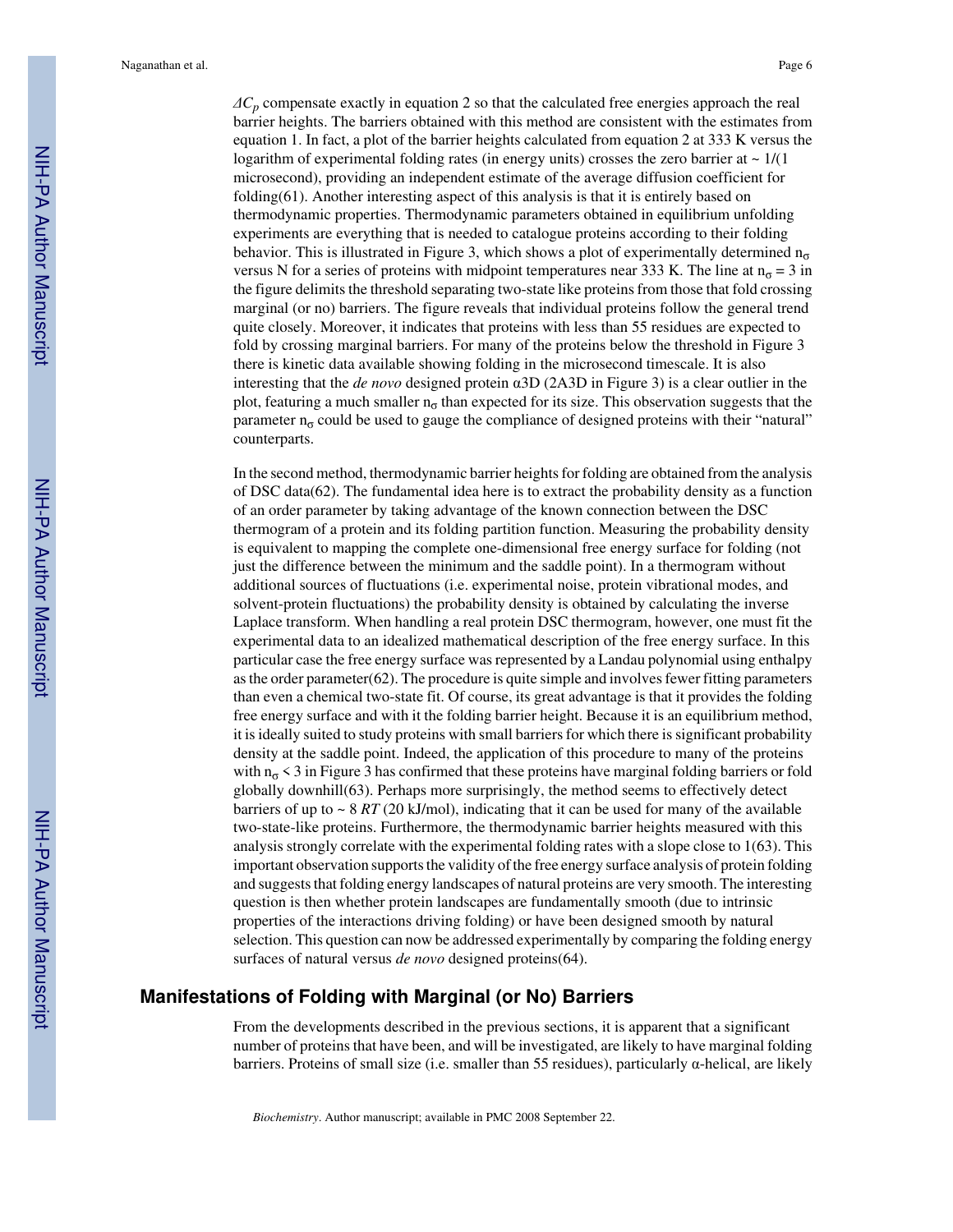to have marginal folding barriers. All proteins that fold in the microsecond timescale are expected to fall directly into this category or even in the global downhill extreme case (see next section). An important practical issue is how to distinguish between proteins that cross marginal barriers from those that can be reasonably well treated as two-state systems. This is not only important from the standpoint of reclassifying some of the proteins previously described as two-state, but also to help in rationalizing observed deviations from two-statelike behavior. In the chemical paradigm, some of the deviations from 2-state behavior are dealt with by introducing an additional chemical state (i.e. an intermediate). A typical example is the interpretation of two observed kinetic phases as an indication of a kinetically populated intermediate. Other deviations are just ignored, or blamed on experimental uncertainties(65). In principle, the marginal barrier and two-state folding regimes could be simply distinguished by measuring the free energy barrier in a DSC experiment. However, it is also convenient to define an additional set of empirical criteria based on standard protein folding experiments. This set of criteria could be used as a checklist for experimentalists. Recent efforts along these lines have crystallized into a series of empirical criteria.

The dependence of the observed folding behavior on the specific experimental probe is possibly the best-known indicator of folding with marginal barriers(66). If folding barriers are very small or absent, perturbations in the free energy surface lead to large displacements in the position and depth of its minima. The properties of the ensemble should change in complex patterns leading to potentially different observations with techniques that probe different structural features. The differences can be observed in both equilibrium and kinetic experiments(66). In its equilibrium version, this concept was exploited for the characterization of global downhill folding(67)(see next section). The kinetic manifestations have been thoroughly investigated in recent experiments and simulations(68–70). The apparent lack of probe-dependence is also frequently used as indication of two-state folding, but a negative criterion is always a much weaker criterion(65). A thorough application of nuclear magnetic resonance can eliminate this limitation altogether (see next section), but it is also possible to exploit the spectroscopic properties of some of the commonly used low-resolution techniques. For α-helical proteins, for example, circular dichroism (CD) is particularly convenient. Exciton effects from the coupling of amide dipoles in the  $\alpha$ -helix structure make its CD spectrum change *linearly* as the helix length increases(71). Therefore, the spectroscopic analysis of protein CD spectra can provide independent estimates of the  $\alpha$ -helix content and average helix length. Figure 4 shows the results of such analysis for myoglobin (panel A) and the downhill folding protein BBL (panel B). The CD spectra of myoglobin at different temperatures are consistent with a helix signal of constant length  $(-11 \text{ residues})$  and a sigmoidal decrease in helix content, as expected for an all or none transition. For BBL however, the helix content decays sigmoidally while the helix length decreases almost linearly across the whole temperature range. This observation is the basis for the CD wavelength dependence previously reported for BBL(65, 67), and indicates that the 3 helices of BBL are unfolding in the complex manner expected for barrierless unfolding. A similar analysis in several other  $\alpha$ -helical proteins suggests that is a robust criterion for distinguishing between two-state and marginal (or no) barrier folding (unpublished data).

Another manifestation of folding with marginal barriers is the observation of significant unfolding occurring in the pre- and post-transition regions of the still sigmoidal unfolding curve. This behavior can be detected in a standard chemical two-state analysis by inspecting the physical properties of the native and unfolded phenomenological baselines. In a truly twostate system, the baselines should represent the properties of each of the two states as a function of the unfolding variable. If the folding reaction involves crossing a marginal (or no) barrier, these baselines embed some degree of unfolding and thus, have values indicating structural changes as a function of the unfolding variable. The expected changes are highly sloped baselines that might even cross near the unfolding transition. This effect has been documented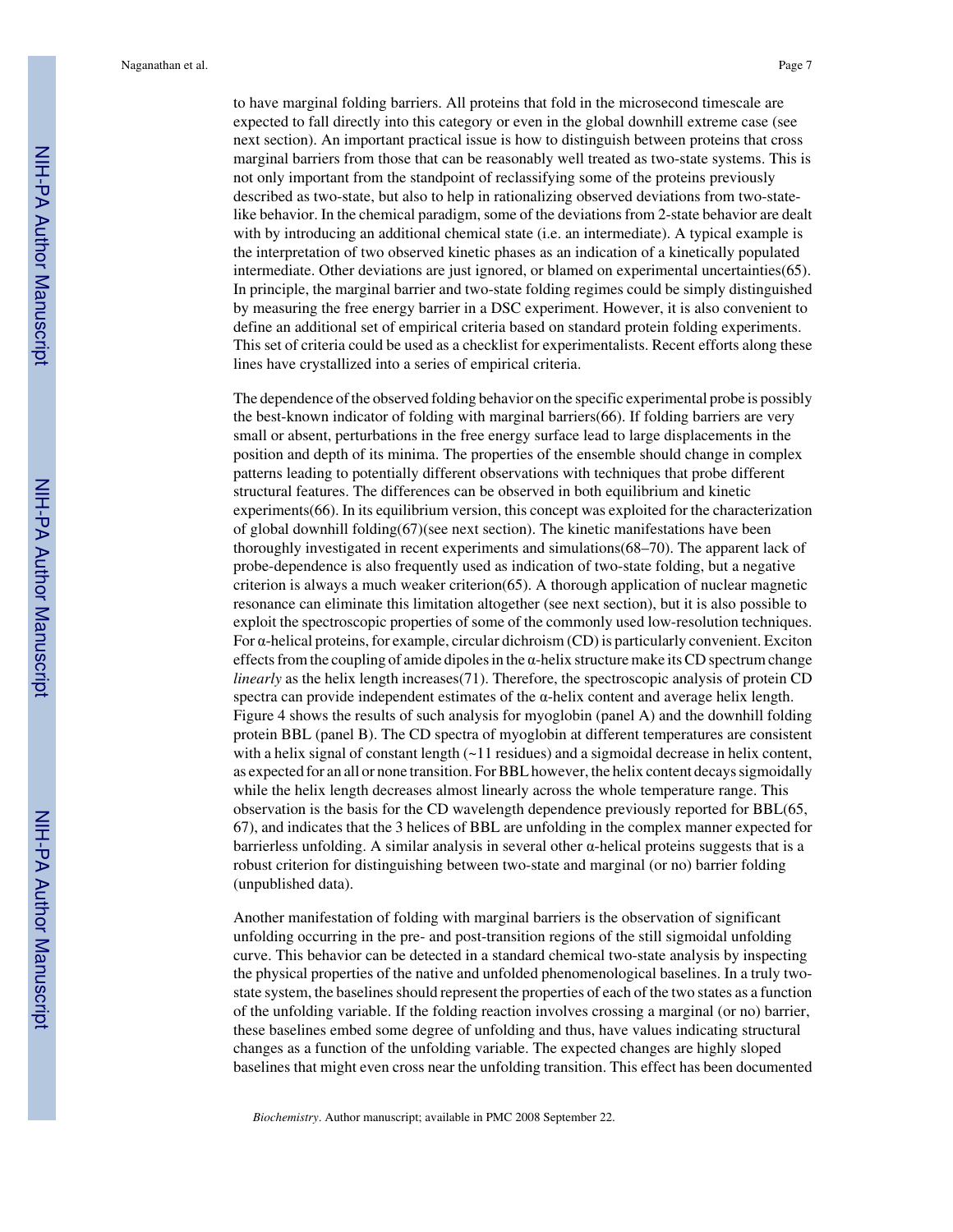in CD baselines(72), but it is in the DSC experiment that becomes very informative(62). The reason is that the DSC baselines directly report the energy fluctuations of the system and the difference between the "native" and "unfolded" baselines renders the *ΔCp* of unfolding. Furthermore, baseline effects on DSC experiments can be analyzed theoretically and have, indeed, been the subject of intense theoretical investigations by Chan and collaborators(73). Figure 5 shows DSC thermograms for free energy surfaces with a high barrier ( $\sim 18$  kJ/mol at the midpoint, see inset), a marginal barrier  $\left(\sim$ 3 kJ/mol at the midpoint, see inset), and fully downhill. The three DSC thermograms can be well fit to a chemical two-state model (continuous lines), as has been discussed before for experimental DSC data(62,65). However, comparison with the true theoretical DSC baseline reveals that the fitted "native" baseline becomes increasingly sloped and shifts to higher values (i.e. more disorder) as the barrier decreases. Furthermore, the "native" and "unfolded" baselines cross at increasingly lower temperatures. In fact, the baselines cross in the middle of the unfolding process for proteins with marginal barriers. This is unphysical because it implies that the *ΔCp* changes sign in the middle of the transition. Thermograms with these features should be rigorously interpreted with the new methods for DSC analysis (see previous section). However, even a simple twostate analysis of DSC data (measured in absolute heat capacity units so that baselines can be compared to pre-tabulated values) provides a first useful check.

The analysis of other classical equilibrium and kinetic experiments with the chemical two-state model provide additional criteria for marginal (or no) barrier folding. One such example is obtained from double perturbation equilibrium unfolding experiments. The coupling between two denaturing agents (e.g. temperature and chemical denaturant) is defined by straightforward Maxwell relationships for a two-state system(74). For a protein with a marginal folding barrier, the coupling is more complex because the two agents change the properties of the ensemble in different ways(72). This phenomenon can be observed by simply plotting the change in unfolding enthalpy at a reference temperature (e.g. 298 K) as a function of the other denaturing agent (e.g. urea). The plot should be linear for a two-state system, while a protein with marginal or no barrier produces a curved profile(65). Another interesting criterion of two-state versus marginal (or no) barrier is provided by the sensitivity to chemical denaturants. A two-state protein should display the same sensitivity to chemical denaturants (i.e. m-value) in equilibrium and kinetic experiments. By the same token, conservative single-point mutations of a two-state protein are expected to have m-values similar to the wild-type( $37$ ). It has been recently found that proteins with marginal (or no) free energy barriers are characterized by an underestimation of the equilibrium m-value when measured kinetically. The underestimation is directly connected to the height of the barrier so that it becomes more severe the smaller the barrier. The same effect is observed by comparing between mutants of the same protein. Namely, the faster the relaxation rate of the mutant at its chemical midpoint, the smaller the m-value observed kinetically (A.N., U.D., and V.M., unpublished results). This is a simple criterion that can be applied directly to data analyzed in the traditional chemical two-state fashion.

Finally, it is important to investigate some of the classical kinetic tests for two-state behavior. This can be done by simulating the kinetics of two-state, marginal barrier, and downhill folding as diffusion on the free energy surfaces shown in the insets of Figure 5.. Figure 6 shows some of the results of such simulations at 324 K. The simulations show clearly that for a protein with a large barrier the relaxation rate is exponential and identical whether it is measured in the folding or in the unfolding direction. The global downhill protein folds much faster and with a relaxation that approximates a slightly stretched exponential. The marginal barrier protein displays a biexponential relaxation with two phases that differ by approximately one order of magnitude. For both marginal and global downhill, the apparent relaxation is faster when measured in the folding direction (panel A). The deviations from exponential kinetics are apparent even in noisy experimental kinetics traces (see panel B). For the marginal barrier case, deviations concentrate on the early times (missing the fast phase), while they are spread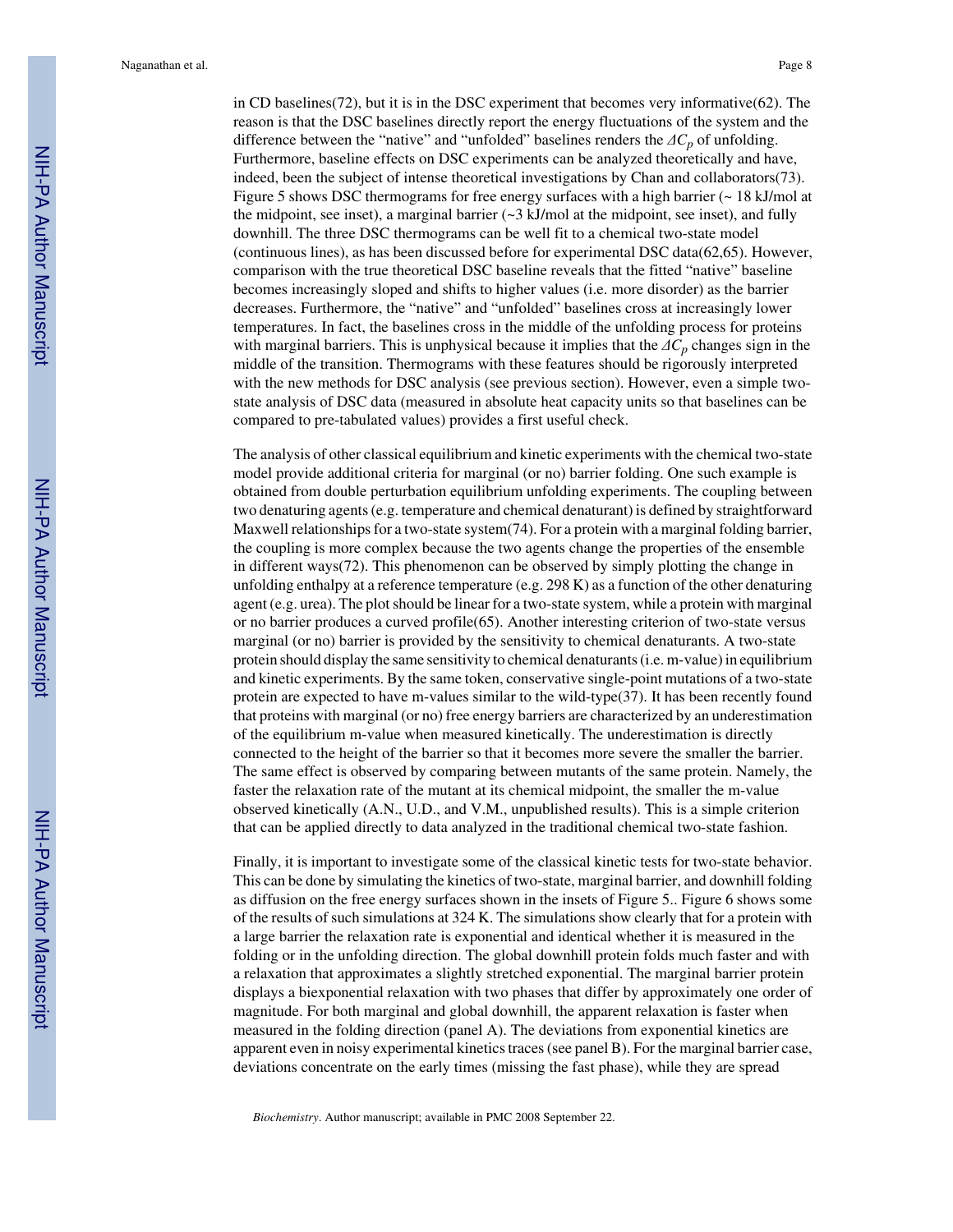throughout the whole time course for global downhill. These results show that biexponential relaxations are a trademark of folding with marginal barriers. The two-phases merge again into a more complex relaxation decay when the barrier disappears. The observation of biexponential kinetics has been documented in several fast-folding proteins(35,75–80). Gruebele and coworkers have interpreted this behavior as arising from a marginal barrier in the engineered  $\lambda$  repressor(35). However, a more common trend has been to discuss this observation in terms of a folding intermediate (i.e. a three-state system) (75,76,78–80). Given what we presently know about folding diffusion coefficients, the marginal barrier interpretation is much more likely to be correct for fast-folding proteins. Of course, this interpretation would be further strengthened if the protein complies with some of the other criteria for marginal barriers outlined above.

## **Global Downhill (One-State) Folding and Molecular Rheostats**

The progress made in recent years in our understanding of folding barriers puts the experimental identification of global downhill, or one-state, folding(67) in the right perspective. Global downhill folding results from a free energy surface with only one well at all conditions. In highly stabilizing conditions, the minimum of the well is located on the far right side of the reaction coordinate (i.e. native structure). As the native bias decreases, the minimum progressively shifts towards lower values of the reaction coordinate (i.e. more disorder). Under this one-state scenario, the unfolding transition is structurally continuous and the conformational ensemble populated at each condition corresponds to a different stage of the folding reaction(67). The experiments and analyses described above demonstrate that global downhill and two-state-like folding constitute the two extremes of a continuous folding scale in which barriers heights range from significantly high  $(\sim 15 RT)$  to non-existing. Single domain proteins that fold in the millisecond or longer timescales are likely to behave in a two-state fashion. On the other hand, fast-folding small domains might fold crossing marginal barriers and thus, display an apparently more complex folding behavior. The barrier might be negligible for some of the small fast-folding proteins, leading to the global downhill folding exhibited by BBL.

The discovery of one-state folding provides a unique opportunity to resolve folding mechanisms experimentally. The absence of a free energy barrier eliminates many of the technical limitations inherent to two-state folding. The three resolution requirements (structure, time, statistics) can be split apart for global downhill folding because the properties of the ensemble are easily tuned. High-resolution NMR experiments can be used in equilibrium to characterize the average structural properties of the protein ensemble with atomic resolution. At different stability conditions the ensemble populates specific subgroups of conformations corresponding to the various stages of the reaction. The apparent unfolding curves of individual protein atoms can then show distinct behaviors depending on how their chemical shifts are perturbed by the varying structural features of the ensemble(65,66). If the degree of thermodynamic coupling between protein atoms is simply determined by their spatial proximity in the native structure, the distribution of atomic unfolding behaviors would be approximately Gaussian and span the global unfolding transition. Figure 7 depicts this scenario, in which the darker gray area defines the swath corresponding to behaviors within one standard deviation of the average unfolding curve (the circled line) and the lighter gray delimits the maximal spread expected for individual atoms. Measurement of 158 atomic unfolding curves for the protein BBL using NMR shows a distribution such as that of Figure 7(81). In addition to providing a structural confirmation of global downhill folding, these observations can be exploited to measure folding cooperativity and map out the networks of interactions that stabilize protein structure(81). The NMR results in BBL demonstrate that is possible to resolve folding mechanisms in equilibrium experiments. Similarly, kinetic experiments of downhill folding could be used to directly measure folding diffusion coefficients as a function of the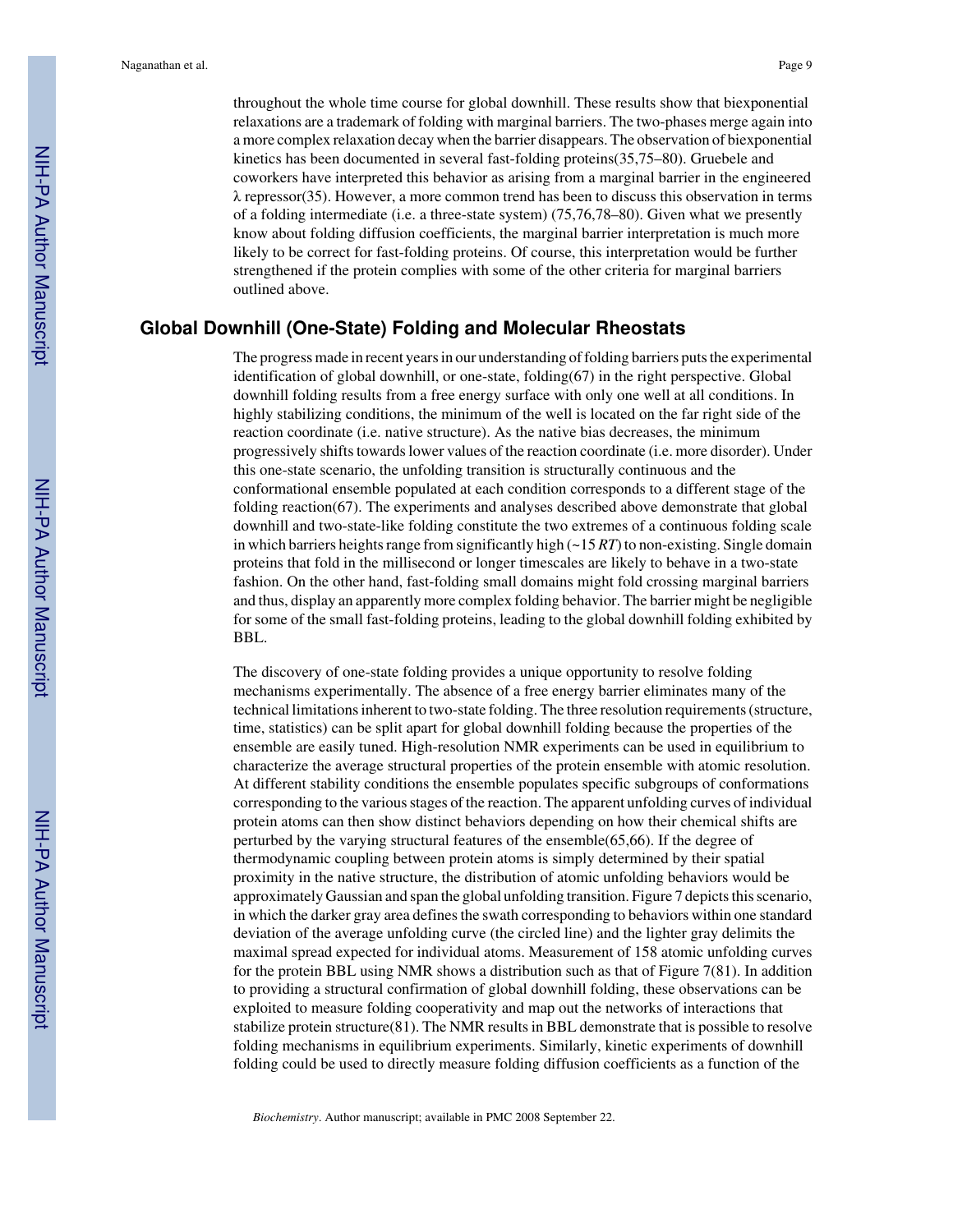reaction coordinate. Global downhill folding is also well suited for analysis with single molecule spectroscopic methods because it eliminates the need of resolving the sharp foldingunfolding transitions inherent to two-state folding.

The possible biological implications of one-state folding are also of interest. The classical view of protein function, in which proteins are switched from fully on to fully off by a discrete conformational change, is tightly connected to the two-state folding mechanism. In fact, it has been commonly assumed that proteins work as binary switches in a natural extension of their two-state (cooperative) folding behavior. However, from the analysis of folding free energy barriers we now know that two-state folding is not an intrinsic property of proteins. Rather, it seems to be the product of careful selection by natural evolution, exactly as it was originally proposed by the energy landscape approach to protein folding(3). If evolutionary pressure is an important factor in achieving two-state folding, it is only natural to infer that the observation of one-state protein folding responds to the same evolutionary forces. The question is then: what could the biological role of one-state folding proteins be? Their complex conformational behavior immediately suggests a role as molecular rheostats. We could think of one-state proteins working as instantaneous sensors, potentiometers, and oscillators. All of these functionalities could be engineered by coupling a signal to the continuous conformational changes characteristic of one-state folding. For example, an oscillator that synchronizes the action of three enzymes in a multistep reaction could be simply achieved by binding of the first and third enzymes to different conformational sub-ensembles of a one-state (single well) domain in the intermediate enzyme. The same oscillatory behavior can be exploited mechanically as a recoiling mechanism. Indeed, the molecular rheostat idea was put forward as an explanation for the complex functional roles that the small global downhill folder BBL plays in the oxo-glutarate dehydrogenase multienzyme complex(67). Other functionalities could be easily imagined: building a single molecule instantaneous sensor simply requires coupling the binding of the molecule to be detected to the folding of a one-state domain so that increased ligand concentrations induce a continuous change in conformation (and thus a gradual response). To explore these possibilities in more depth it is important to identify other one-state folding domains with potential to work biologically as rheostats. From a functional standpoint, small domains that perform multiple functions within large supramolecular assemblies are promising targets. From a folding standpoint, these small proteins will be more likely to fold in a one-state fashion if their structure is mostly  $\alpha$ -helical and have very few aromatic residues in their hydrophobic core. Wang and collaborators have recently proposed a simple structural criterion(82), which could be used in combination with the other ideas outlined here in the pursuit of new examples of global downhill folding.

## **Acknowledgements**

The research described here has been supported by NIH grant GM-066800 and NSF grant MCB-0317294

## **ABBREVIATIONS**

| 3D         | Three-dimensional                 |
|------------|-----------------------------------|
| <b>NMR</b> | Nuclear Magnetic Resonance        |
| CD         | Circular Dichroism                |
| <b>DSC</b> | Differential Scanning Calorimetry |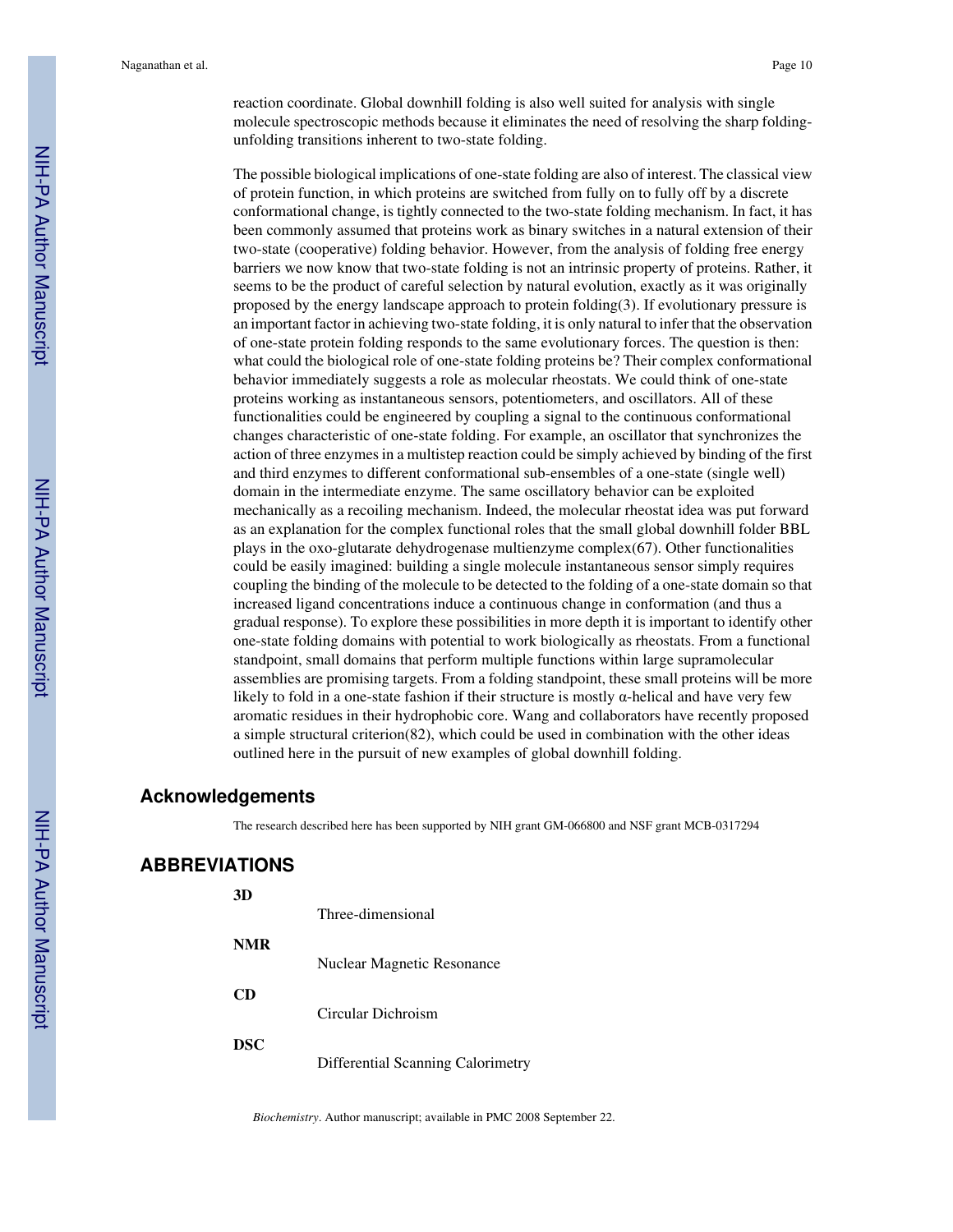**AcP**

#### Muscle Acyl Phosphatase

## **References**

- 1. Berne BJ, Borkovec M, Straub JE. Classical and Modern Methods in Reaction-Rate Theory. J Phys Chem 1988;92:3711–3725.
- 2. Hanggi P, Talkner P, Borkovec M. Reaction-rate theory: fifty years after Kramers. Rev Mod Phys 1990;62:251–341.
- 3. Bryngelson JD, Onuchic JN, Socci ND, Wolynes PG. Funnels, Pathways, and the Energy Landscape of Protein-Folding - a Synthesis. Proteins: Struct Funct, Genet 1995;21:167–195. [PubMed: 7784423]
- 4. Onuchic JN, LutheySchulten Z, Wolynes PG. Theory of protein folding: The energy landscape perspective. Ann Rev Phys Chem 1997;48:545–600. [PubMed: 9348663]
- 5. Daggett V, Levitt M. Realistic Simulations of Native-Protein Dynamics in Solution and Beyond. Ann Rev Biophys Biomol Struct 1993;22:353–380. [PubMed: 8347994]
- 6. Berne BJ, Straub JE. Novel methods of sampling phase space in the simulation of biological systems. Curr Opin Struct Biol 1997;7:181–189. [PubMed: 9094324]
- 7. Duan Y, Kollman PA. Pathways to a protein folding intermediate observed in a 1-microsecond simulation in aqueous solution. Science 1998;282:740–744. [PubMed: 9784131]
- 8. Karplus M, McCammon JA. Molecular dynamics simulations of biomolecules. Nat Struct Biol 2002;9:646–652. [PubMed: 12198485]
- 9. Palmer AG. Probing molecular motion by NMR. Curr Opin Struct Biol 1997;7:732–737. [PubMed: 9345634]
- 10. Jackson SE. How do small single-domain proteins fold? Folding Des 1998;3:R81–R91.
- 11. Tanford C. Protein denaturation. Adv Prot Chem 1968;23:121–282.
- 12. Ikai A, Tanford C. Kinetics of Unfolding and Refolding of Proteins. 1 Mathematical-Analysis. J Mol Biol 1973;73:145–163. [PubMed: 4689947]
- 13. Baldwin RL. The Nature of Protein-Folding Pathways the Classical Versus the New View. J Biomol NMR 1995;5:103–109. [PubMed: 7703696]
- 14. Brooks CL. Simulations of protein folding and unfolding. Curr Opin Struct Biol 1998;8:222–226. [PubMed: 9631297]
- 15. Snow CD, Nguyen N, Pande VS, Gruebele M. Absolute comparison of simulated and experimental protein-folding dynamics. Nature 2002;420:102–106. [PubMed: 12422224]
- 16. Garcia AE, Onuchic JN. Folding a protein in a computer: An atomic description of the folding/ unfolding of protein A. Proc Natl Acad Sci USA 2003;100:13898–13903. [PubMed: 14623983]
- 17. Eaton WA, Muñoz V, Thompson PA, Chan CK, Hofrichter J. Submillisecond kinetics of protein folding. Curr Opin Struct Biol 1997;7:10–14. [PubMed: 9032067]
- 18. Gruebele M. The fast protein folding problem. Ann Rev Phys Chem 1999;50:485–516. [PubMed: 15012420]
- 19. Callender RH, Dyer RB, Gilmanshin R, Woodruff WH. Fast events in protein folding: The time evolution of primary processes. Ann Rev Phys Chem 1998;49:173–202. [PubMed: 9933907]
- 20. Eaton WA, Muñoz V, Hagen SJ, Jas GS, Lapidus LJ, Henry ER, Hofrichter J. Fast kinetics and mechanisms in protein folding. Ann Rev Biophys Biomol Struct 2000;29:327–59. [PubMed: 10940252]
- 21. Ferguson N, Fersht AR. Early events in protein folding. Curr Opin Struct Biol 2003;13:75–81. [PubMed: 12581663]
- 22. Kubelka J, Hofrichter J, Eaton WA. The protein folding 'speed limit'. Curr Opin Struct Biol 2004;14:76–88. [PubMed: 15102453]
- 23. Bryngelson JD, Wolynes PG. Intermediates and Barrier Crossing in a Random Energy-Model (with Applications to Protein Folding). J Phys Chem 1989;93:6902–6915.
- 24. Cho SS, Levy Y, Wolynes PG. P versus Q: Structural reaction coordinates capture protein folding on smooth landscapes. Proc Natl Acad Sci U S A 2006;103:586–591. [PubMed: 16407126]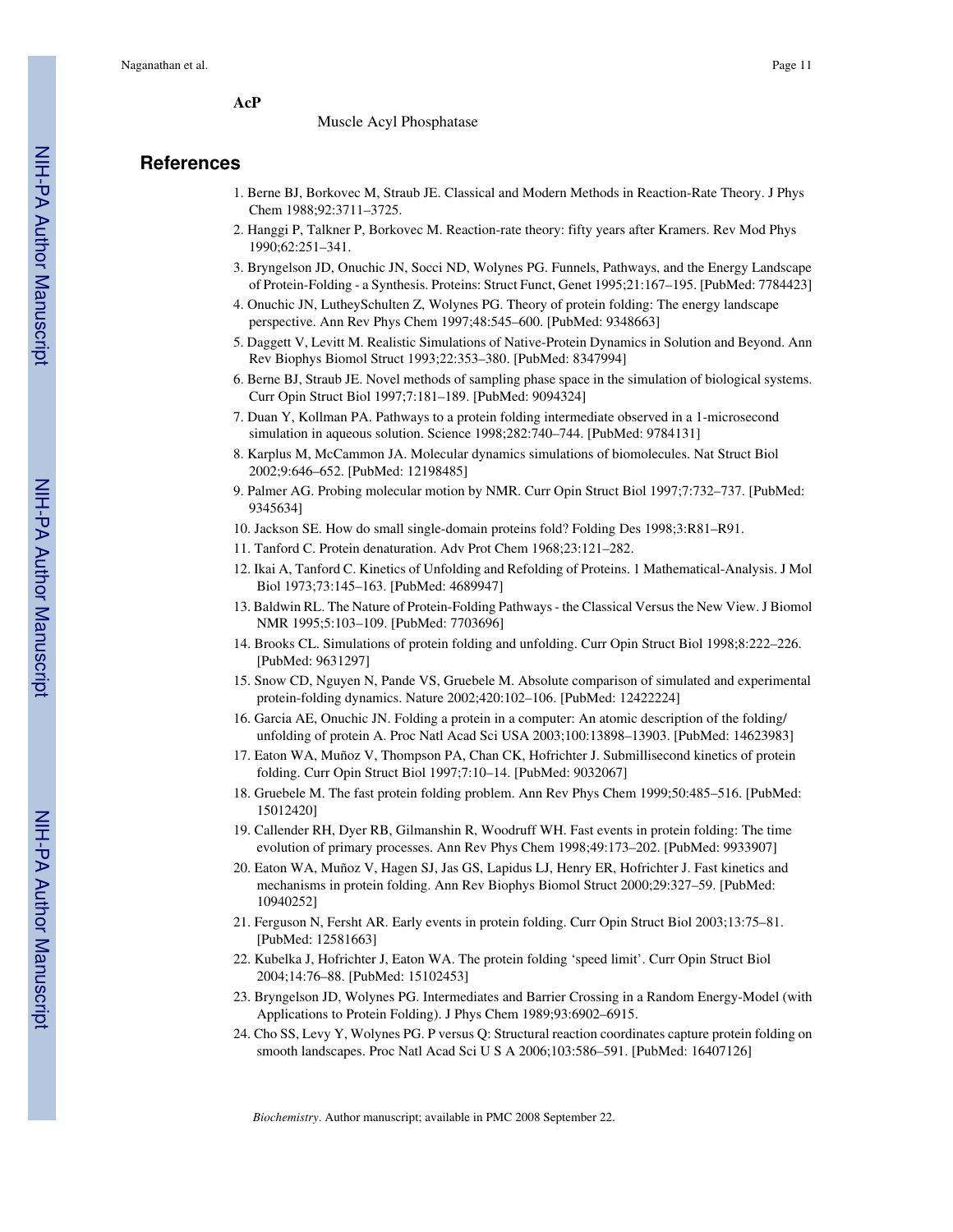- 25. Camacho CJ, Thirumalai D. Kinetics and thermodynamics of folding in model proteins. Proc Natl Acad Sci USA 1993;90:6369–6372. [PubMed: 8327519]
- 26. Boczko EM, Brooks CL. First-Principles Calculation of the Folding Free-Energy of a 3-Helix Bundle Protein. Science 1995;269:393–396. [PubMed: 7618103]
- 27. Zhou YQ, Karplus M. Folding thermodynamics of a model three-helix-bundle protein. Proc Natl Acad Sci U S A 1997;94:14429–14432. [PubMed: 9405629]
- 28. Socci ND, Onuchic J, Wolynes PG. Diffusive dynamics of the reaction coordinate for protein folding funnels. J Chem Phys 1996;104:5860–5868.
- 29. Muñoz V, Eaton WA. A simple model for calculating the kinetics of protein folding from threedimensional structures. Proc Natl Acad Sci USA 1999;96:11311–11316. [PubMed: 10500173]
- 30. Doshi U, Muñoz V. Kinetics of alpha-helix formation as diffusion on a one-dimensional free energy surface. Phys Chem 2004;307:129–136.
- 31. Huang CY, Getahun Z, Wang T, DeGrado WF, Gai F. Time-resolved infrared study of the helix-coil transition using (13)C-labeled helical peptides. J Am Chem Soc 2001;123:12111–2. [PubMed: 11724630]
- 32. Huang CY, Klemke JW, Getahun Z, DeGrado WF, Gai F. Temperature-dependent helix-coil transition of an alanine based peptide. J Am Chem Soc 2001;123:9235–9238. [PubMed: 11562202]
- 33. Huang CY, Getahun Z, Zhu YJ, Klemke JW, DeGrado WF, Gai F. Helix formation via conformation diffusion search. Proc Natl Acad Sci U S A 2002;99:2788–2793. [PubMed: 11867741]
- 34. Doshi U, Muñoz V. The principles of alpha-helix formation: Explaining complex kinetics with nucleation-elongation theory. J Phys Chem B 2004;108:8497–8506.
- 35. Yang WY, Gruebele M. Folding at the speed limit. Nature 2003;423:193–197. [PubMed: 12736690]
- 36. Yang WY, Gruebele M. Folding λ-repressor at its speed limit. Biophys J 2004;87:596–608. [PubMed: 15240492]
- 37. Fersht AR, Matouschek A, Serrano L. The Folding of an Enzyme. 1 Theory of Protein Engineering Analysis of Stability and Pathway of Protein Folding. J Mol Biol 1992;224:771–782. [PubMed: 1569556]
- 38. Oliveberg M, Tan YJ, Fersht AR. Negative Activation Enthalpies in the Kinetics of Protein-Folding. Proc Natl Acad Sci U S A 1995;92:8926–8929. [PubMed: 7568045]
- 39. Muñoz V, Thompson PA, Hofrichter J, Eaton WA. Folding dynamics and mechanism of beta-hairpin formation. Nature 1997;390:196–199. [PubMed: 9367160]
- 40. Thompson PA, Muñoz V, Jas GS, Henry ER, Eaton WA, Hofrichter J. The helix-coil kinetics of a heteropeptide. J Phys Chem B 2000;104:378–389.
- 41. Jones CM, Henry ER, Hu Y, Chan CK, Luck SD, Bhuyan A, Roder H, Hofrichter J, Eaton WA. Fast Events in Protein-Folding Initiated by Nanosecond Laser Photolysis. Proc Natl Acad Sci U S A 1993;90:11860–11864. [PubMed: 8265638]
- 42. Bieri O, Wirz J, Hellrung B, Schutkowski M, Drewello M, Kiefhaber T. The speed limit for protein folding measured by triplet-triplet energy transfer. Proc Natl Acad Sci U S A 1999;96:9597–9601. [PubMed: 10449738]
- 43. Lapidus LJ, Eaton WA, Hofrichter J. Measuring the rate of intramolecular contact formation in polypeptides. Proc Natl Acad Sci U S A 2000;97:7220–7225. [PubMed: 10860987]
- 44. Buscaglia M, Schuler B, Lapidus LJ, Eaton WA, Hofrichter J. Kinetics of intramolecular contact formation in a denatured protein. J Mol Biol 2003;332:9–12. [PubMed: 12946342]
- 45. Krieger F, Fierz B, Bieri O, Drewello M, Kiefhaber T. Dynamics of unfolded polypeptide chains as model for the earliest steps in protein folding. J Mol Biol 2003;332:265–274. [PubMed: 12946363]
- 46. Sadqi M, Lapidus LJ, Muñoz V. How fast is protein hydrophobic collapse? Proc Natl Acad Sci USA 2003;100:12117–12122. [PubMed: 14530404]
- 47. Pollack L, Tate MW, Darnton NC, Knight JB, Gruner SM, Eaton WA, Austin RH. Compactness of the denatured state of a fast-folding protein measured by submillisecond small-angle x-ray scattering. Proceedings of the National Academy of Sciences of the United States of America 1999;96:10115– 10117. [PubMed: 10468571]
- 48. Hagen SJ, Eaton WA. Two-state expansion and collapse of a polypeptide. J Mol Biol 2000;301:1019– 1027. [PubMed: 10966803]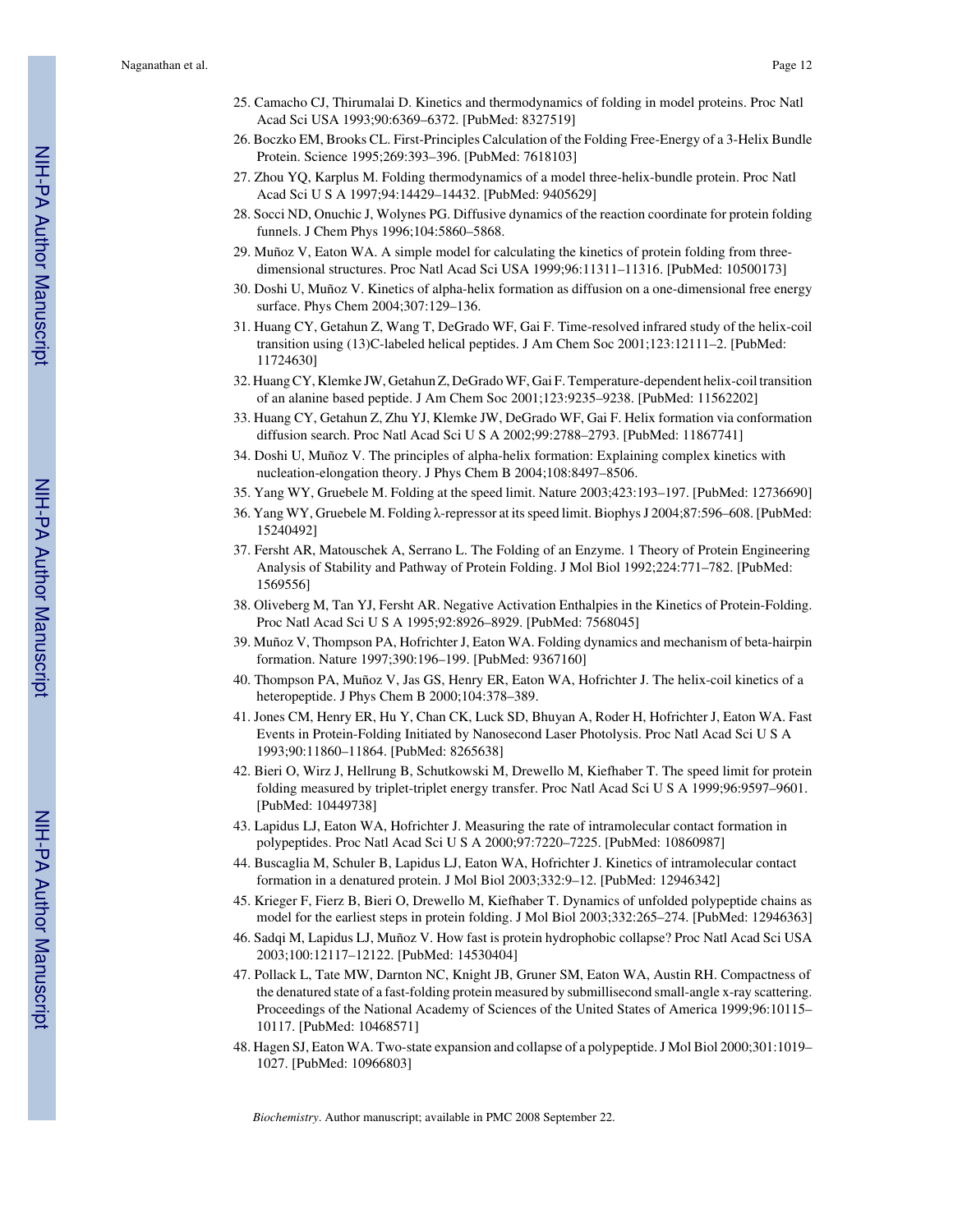- 49. Akiyama S, Takahashi S, Kimura T, Ishimori K, Morishima I, Nishikawa Y, Fujisawa T. Conformational landscape of cytochrome c folding studied by microsecond-resolved small-angle xray scattering. Proc Natl Acad Sci USA 2002;99:1329–1334. [PubMed: 11773620]
- 50. Qiu L, Zachariah C, Hagen SJ. Fast chain contraction during protein folding: "foldability" and collapse dynamics. Phys Rev Lett 2003;90:168103. [PubMed: 12732017]
- 51. Hagen SJ, Qiu LL, Pabit SA. Diffusional limits to the speed of protein folding: fact or friction? J Phys: Condens Matter 2005;17:S1503–S1514.
- 52. Hagen SJ, Hofrichter J, Szabo A, Eaton WA. Diffusion-limited contact formation in unfolded cytochrome c: Estimating the maximum rate of protein folding. Proc Natl Acad Sci U S A 1996;93:11615–11617. [PubMed: 8876184]
- 53. Kubelka J, Chiu TK, Davies DR, Eaton WA, Hofrichter J. Sub-microsecond protein folding. J Mol Biol 2006;359:546–553. [PubMed: 16643946]
- 54. Akmal A, Muñoz V. The nature of the free energy barrier to two-state folding. Proteins: Struct Funct, Bioinf 2004;57:142–152.
- 55. Luque I, Freire E. Structure-based prediction of binding affinities and molecular design of peptide ligands. Methods Enzymol 1998;295:100–127. [PubMed: 9750216]
- 56. Sanchez IE, Kiefhaber T. Origin of unusual Phi-values in protein folding: Evidence against specific nucleation sites. J Mol Biol 2003;334:1077–1085. [PubMed: 14643667]
- 57. Thirumalai D. From minimal models to real proteins: time scales for protein folding kinetics. J Phys I France 1995;5:1457–1467.
- 58. Gutin AM, Abkevich VI, Shakhnovich EI. Chain length scaling of protein folding time. Phys Rev Lett 1996;77:5433–5436. [PubMed: 10062802]
- 59. Wolynes PG. Folding funnels and energy landscapes of larger proteins within the capillarity approximation. Proc Natl Acad Sci U S A 1997;94:6170–6175. [PubMed: 9177189]
- 60. Finkelstein A, Badretdinov AY. Rate of protein folding near the point of thermodynamic equilibrium between the coil and the most stable chain fold - Influence of chain knotting on the rate of folding. Folding Des 1998;3:67–68.
- 61. Naganathan AN, Muñoz V. Scaling of folding times with protein size. J Am Chem Soc 2005;127:480– 481. [PubMed: 15643845]
- 62. Muñoz V, Sanchez-Ruiz JM. Exploring protein-folding ensembles: a variable-barrier model for the analysis of equilibrium unfolding experiments. Proc Natl Acad Sci USA 2004;101:17646–17651. [PubMed: 15591110]
- 63. Naganathan AN, Sanchez-Ruiz JM, Muñoz V. Direct measurement of barrier heights in protein folding. J Am Chem Soc 2005;127:17970–17971. [PubMed: 16366525]
- 64. Scalley-Kim M, Baker D. Characterization of the folding energy landscapes of computer generated proteins suggests high folding free energy barriers and cooperativity may be consequences of natural selection. J Mol Biol 2004;338:573–583. [PubMed: 15081814]
- 65. Naganathan AN, Perez-Jimenez R, Sanchez-Ruiz JM, Muñoz V. Robustness of downhill folding: Guidelines for the analysis of equilibrium folding experiments on small proteins. Biochemistry 2005;44:7435–7449. [PubMed: 15895987]
- 66. Muñoz V. Thermodynamics and kinetics of downhill protein folding investigated with a simple statistical mechanical model. Int J Quantum Chem 2002;90:1522–1528.
- 67. Garcia-Mira MM, Sadqi M, Fischer N, Sanchez-Ruiz JM, Muñoz V. Experimental identification of downhill protein folding. Science 2002;298:2191–2195. [PubMed: 12481137]
- 68. Yang WY, Gruebele M. Detection-dependent kinetics as a probe of folding landscape microstructure. J Am Chem Soc 2004;126:7758–7759. [PubMed: 15212506]
- 69. Ma HR, Gruebele M. Kinetics are probe-dependent during downhill folding of an engineered lambda (6–85) protein. Proc Natl Acad Sci U S A 2005;102:2283–2287. [PubMed: 15699334]
- 70. Ma HR, Gruebele M. Low barrier kinetics: Dependence on observables and free energy surface. J Comp Chem 2006;27:125–134. [PubMed: 16302178]
- 71. Chen Y-H, Yang JT, Chau KH. Determination of the helix and β form of proteins in aqueous solution by circular dichroism. Biochemistry 1974;13:3350–3359. [PubMed: 4366945]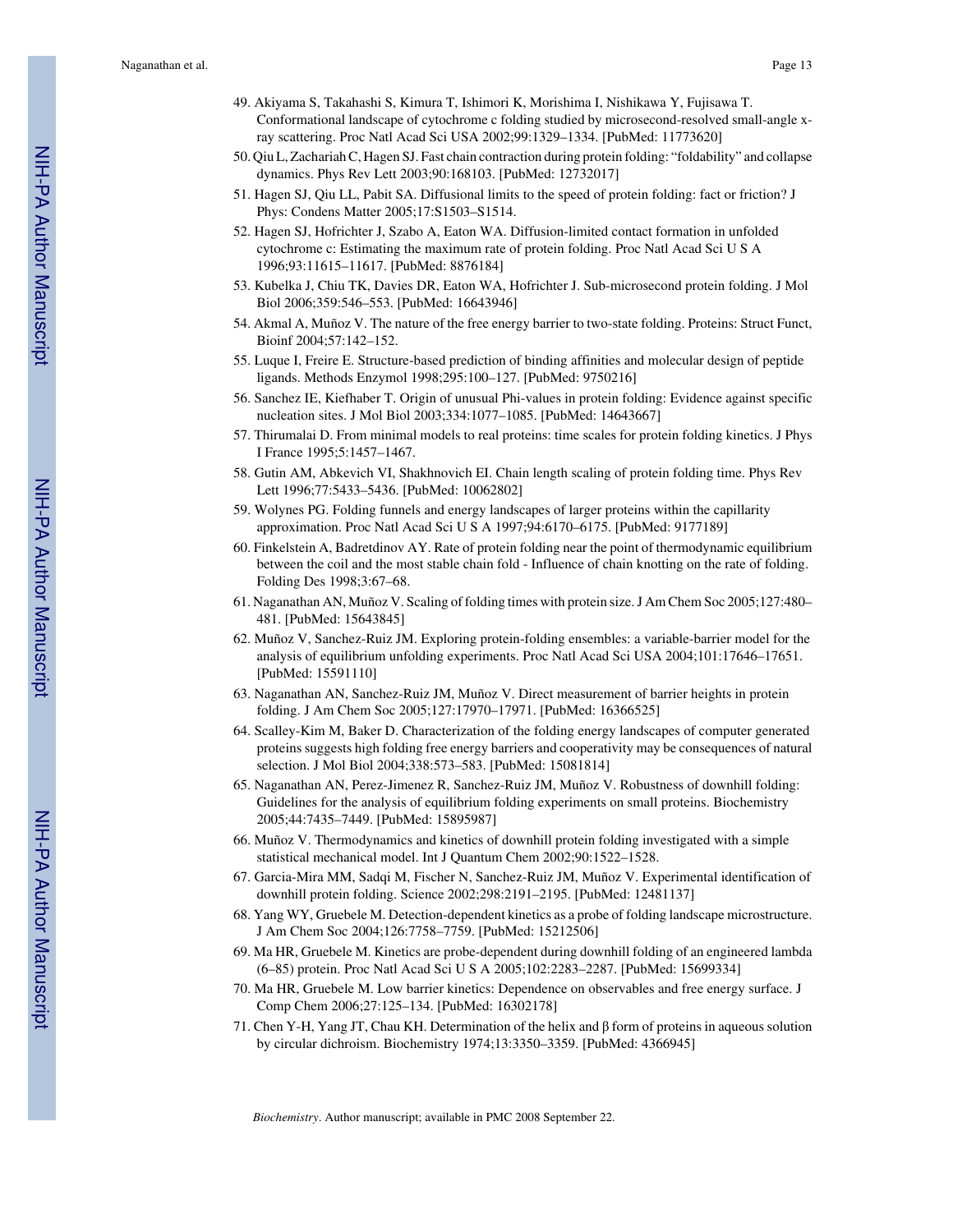- 72. Oliva FY, Muñoz V. A simple thermodynamic test to discriminate between two'state and downhill folding. J Am Chem Soc 2004;126:8596–8597. [PubMed: 15250680]
- 73. Chan HS, Shimizu S, Kaya H. Cooperativity principles in protein folding. Methods in Enzymology 2004;380:350–379. [PubMed: 15051345]
- 74. Felitsky DJ, Record MT. Thermal and urea-induced unfolding of the marginally stable lac repressor DNA-binding domain: A model system for analysis of solute effects on protein processes. Biochemistry 2003;42:2202–2217. [PubMed: 12590610]
- 75. Mayor U, Johnson CM, Daggett V, Fersht AR. Protein folding and unfolding in microseconds to nanoseconds by experiment and simulation. Proc Natl Acad Sci U S A 2000;97:13518–13522. [PubMed: 11087839]
- 76. Mayor U, Guydosh NR, Johnson CM, Grossmann JG, Sato S, Jas GS, Freund SM, Alonso DO, Daggett V, Fersht AR. The complete folding pathway of a protein from nanoseconds to microseconds. Nature 2003;421:863–867. [PubMed: 12594518]
- 77. Kubelka J, Eaton WA, Hofrichter J. Experimental tests of villin subdomain folding simulations. J Mol Biol 2003;329:625–630. [PubMed: 12787664]
- 78. Vu DM, Myers JK, Oas TG, Dyer RB. Probing the folding and unfolding dynamics of secondary and tertiary structures in a three-helix bundle protein. Biochemistry 2004;43:3582–3589. [PubMed: 15035628]
- 79. Wang T, Lau WL, DeGrado WF, Gai F. T-jump infrared study of the folding mechanism of coiledcoil GCN4-p1. Biophys J 2005;89:4180–4187. [PubMed: 16150962]
- 80. Religa TL, Markson JS, Mayor U, Freund SMV, Fersht AR. Solution structure of a protein denatured state and folding intermediate. Nature 2005;437:1053–1056. [PubMed: 16222301]
- 81. Sadqi M, Fushman D, Muñoz V. Atom by atom analysis of global downhill protein folding. Nature. 2006(In Press)
- 82. Zuo G, Wang J, Wang W. Folding with downhill behavior and low cooperativity of proteins. Proteins: Struct Funct Bioinf. 2006
- 83. Robertson AD, Murphy KP. Protein structure and the energetics of protein stability. Chem Rev 1997;97:1251–1267. [PubMed: 11851450]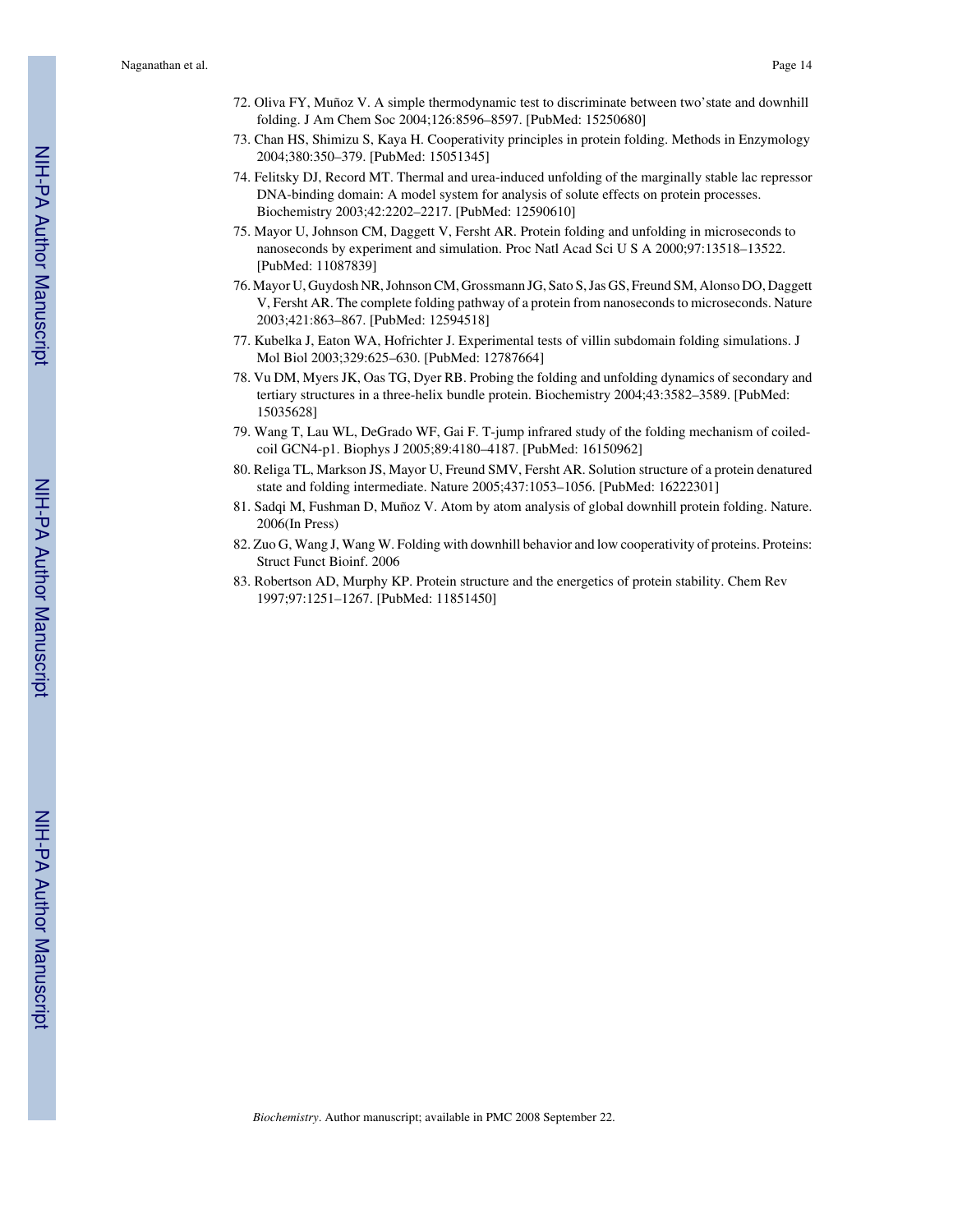

## **Figure 1.**

One dimensional free energy surface for  $\alpha$ -helix formation obtained by projecting the free energy of all of the species from the detailed kinetic model as a function of the number of helical peptide bonds. The arrows represent the main flux involved in each of the two observable kinetic phases.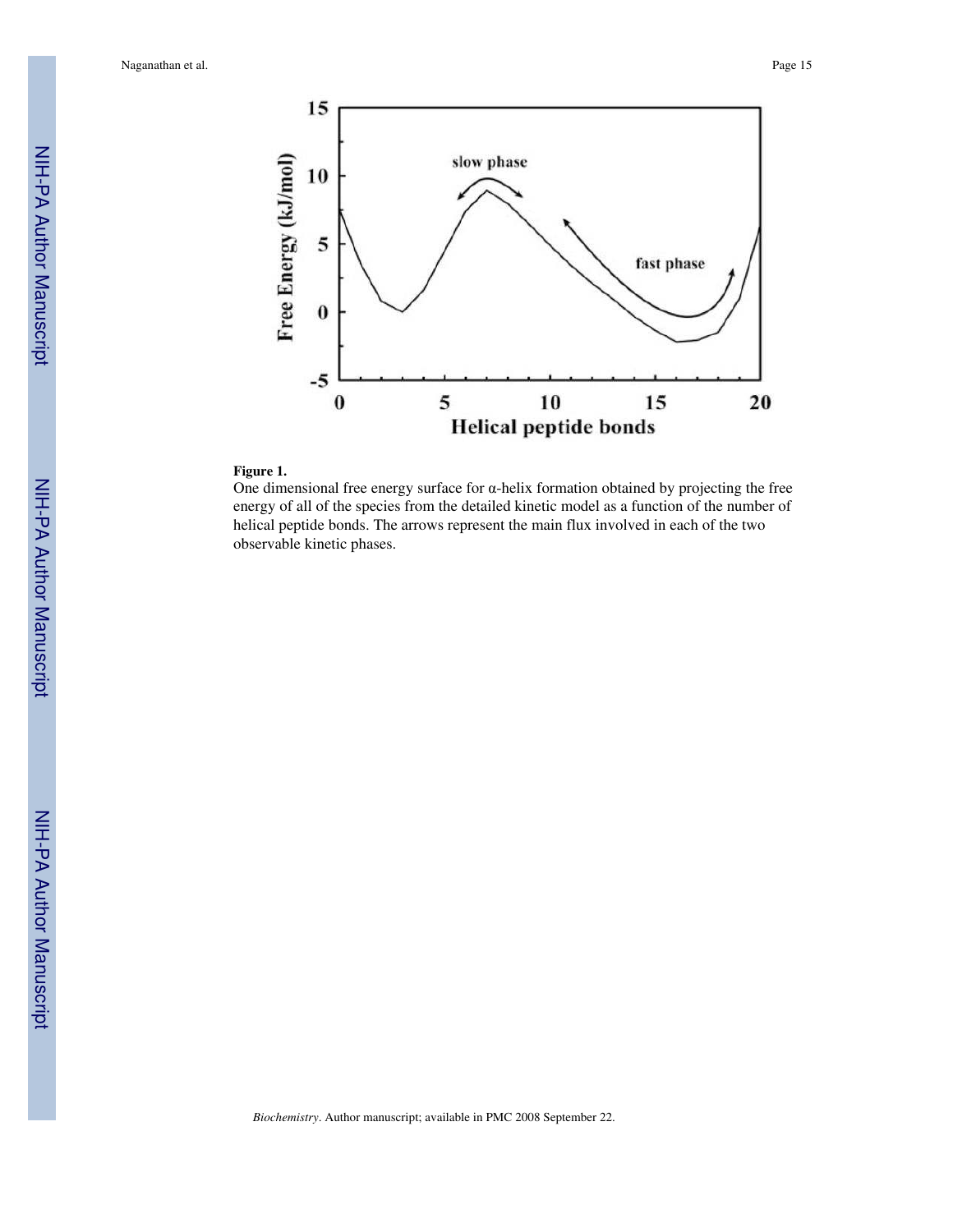

#### **Figure 2.**

Representation of a one-dimensional folding free energy surface: stabilization free energy (dashed line); conformational entropy contribution (dotted line); and global free energy (continuous line). The height of the free energy barrier is ~20 kJ/mol.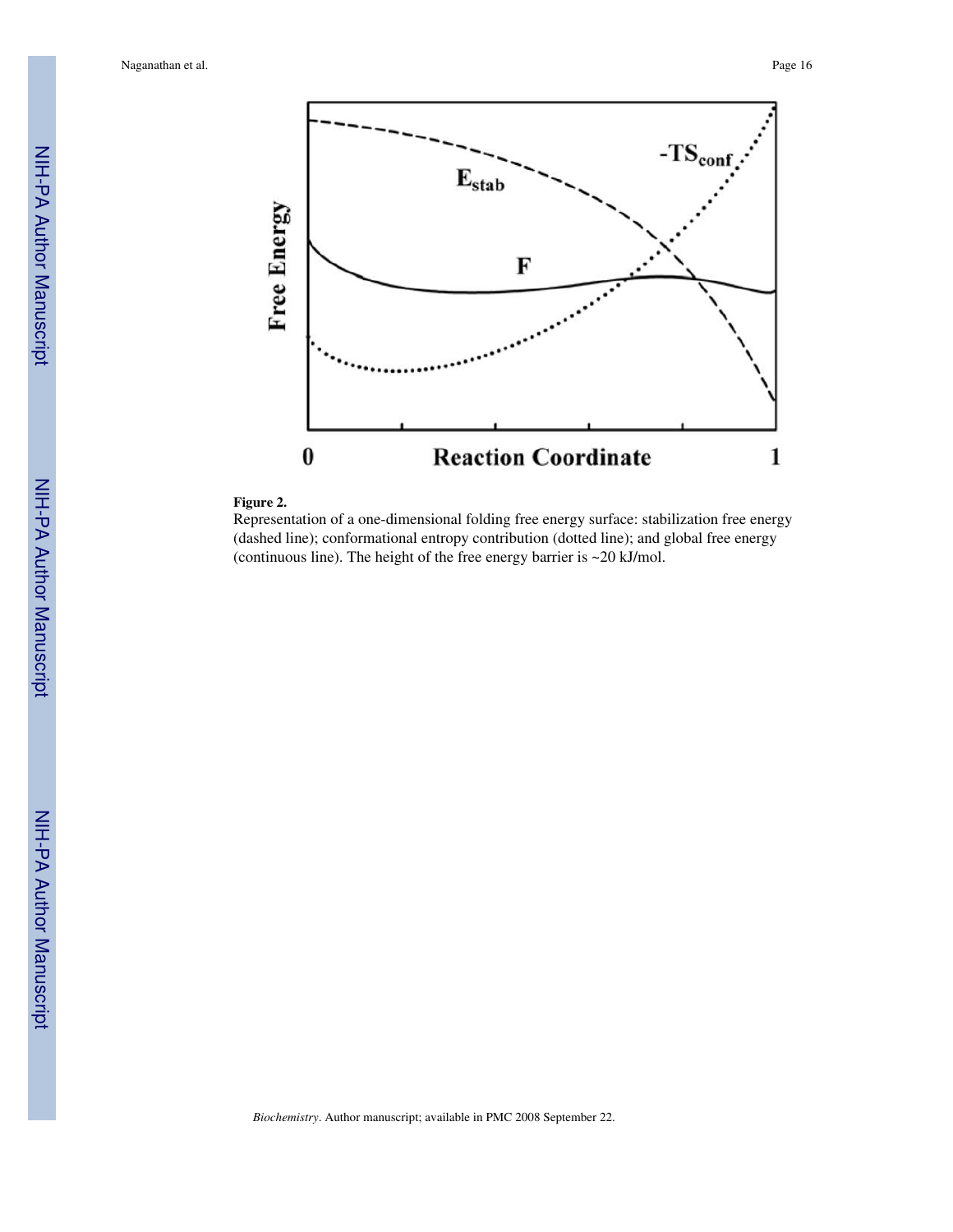

#### **Figure 3.**

Plot of the  $n_{\sigma}$  parameter versus the number of aminoacids (N) for several proteins with T<sub>m</sub> near 333 K. Proteins are named with their pdb code. The continuous line shows the average  $n_{\sigma}$  at 333 K obtained using a  $\Delta H = 2.92$  kJ/mol per residue and  $\Delta C_p = 58$  J/(mol.K) per residue (83). The two dotted lines show the average  $n_{\sigma}$  at 318 K and 348 K to provide the swath of  $T_m$  values for the proteins used in the plot. The dashed line at  $n_{\sigma} = 3$  sets an approximate threshold between two-state-like and marginal barriers.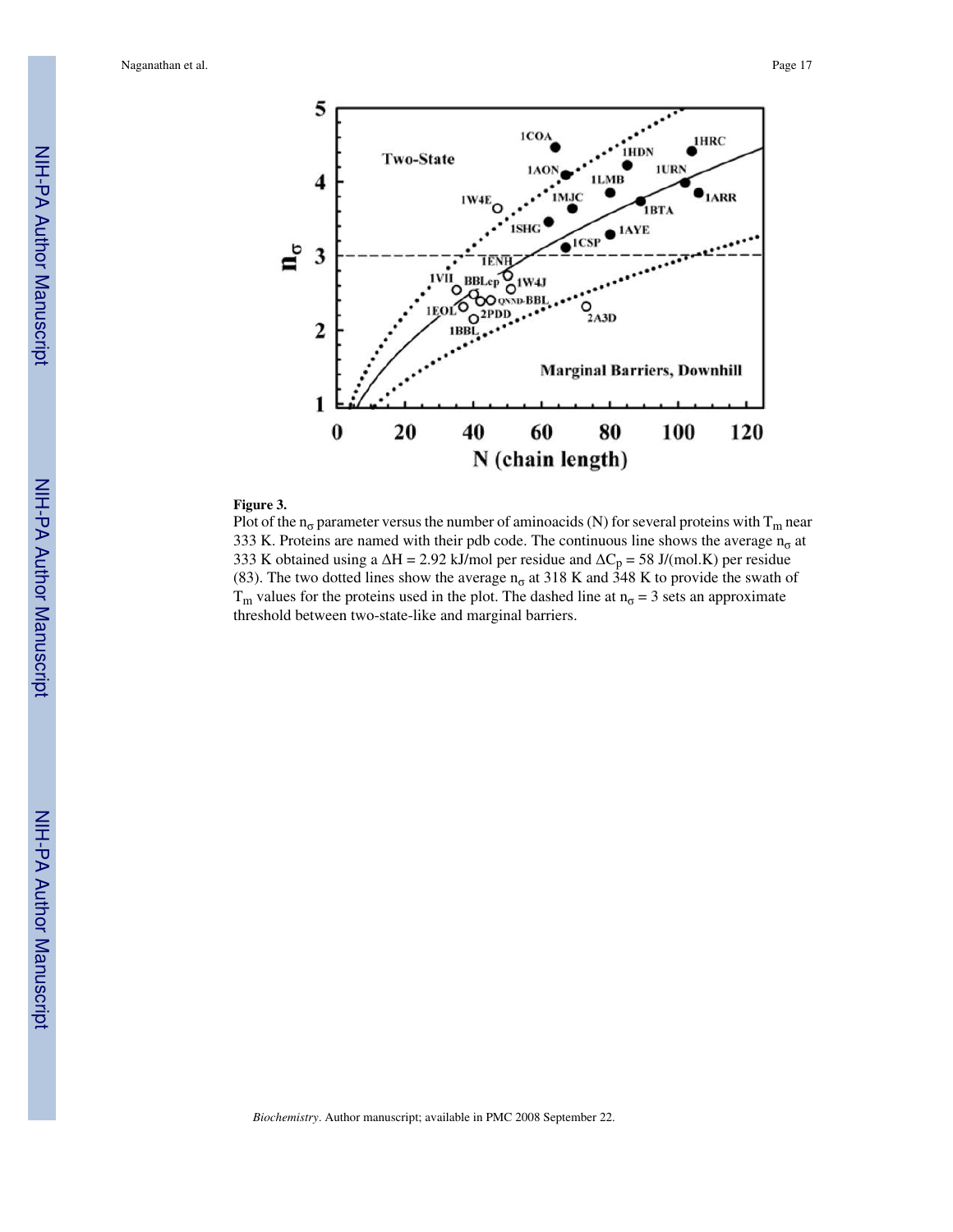

#### **Figure 4.**

Analysis of far-uv CD spectra as a function of protein unfolding for the two state protein myoglobin (A) and the global downhill protein BBL (B): average helical content (black squares, left scale); average helix length (open circles, right scale). Experiments were performed at 20 mM phosphate buffer pH 7.0. Each CD spectrum was fitted to the expression:  $\langle \theta(\lambda) \rangle = x_H \cdot \left( \theta_{\lambda}^{\infty} \cdot (1 - l_H/k_{\lambda}) \right) + (1 - x_H) \cdot \theta_{\lambda}^{coll}$  where  $x_H$  is the fraction helix,  $l_H$  is the average helix length,  $\theta^{\infty}$  is the mean residue ellipticity of an infinite length helix as a function of wavelength (obtained from Chen et al.(71)), k is the wavelength dependent helix dependence of the CD spectrum (from ref (71) and then further fitted to the lowest temperature CD spectrum with the known  $x_H$  and  $l_H$  from the structure. The latter was required to fine tune structural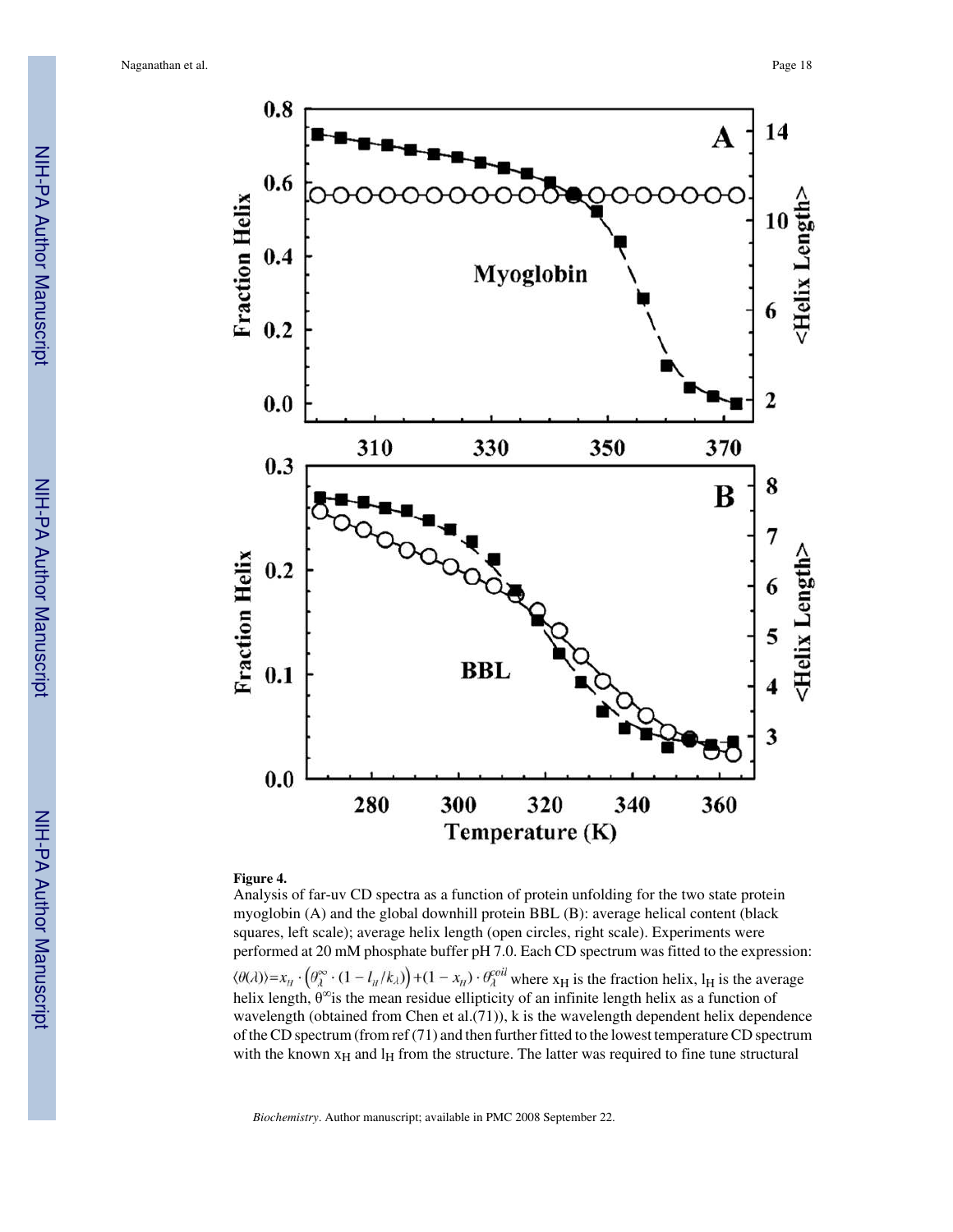details on each particular protein. θ<sup>coil</sup> is the mean residue ellipticity as a function of wavelength of a random coil (taken as the CD spectrum of the protein in fully denaturing conditions).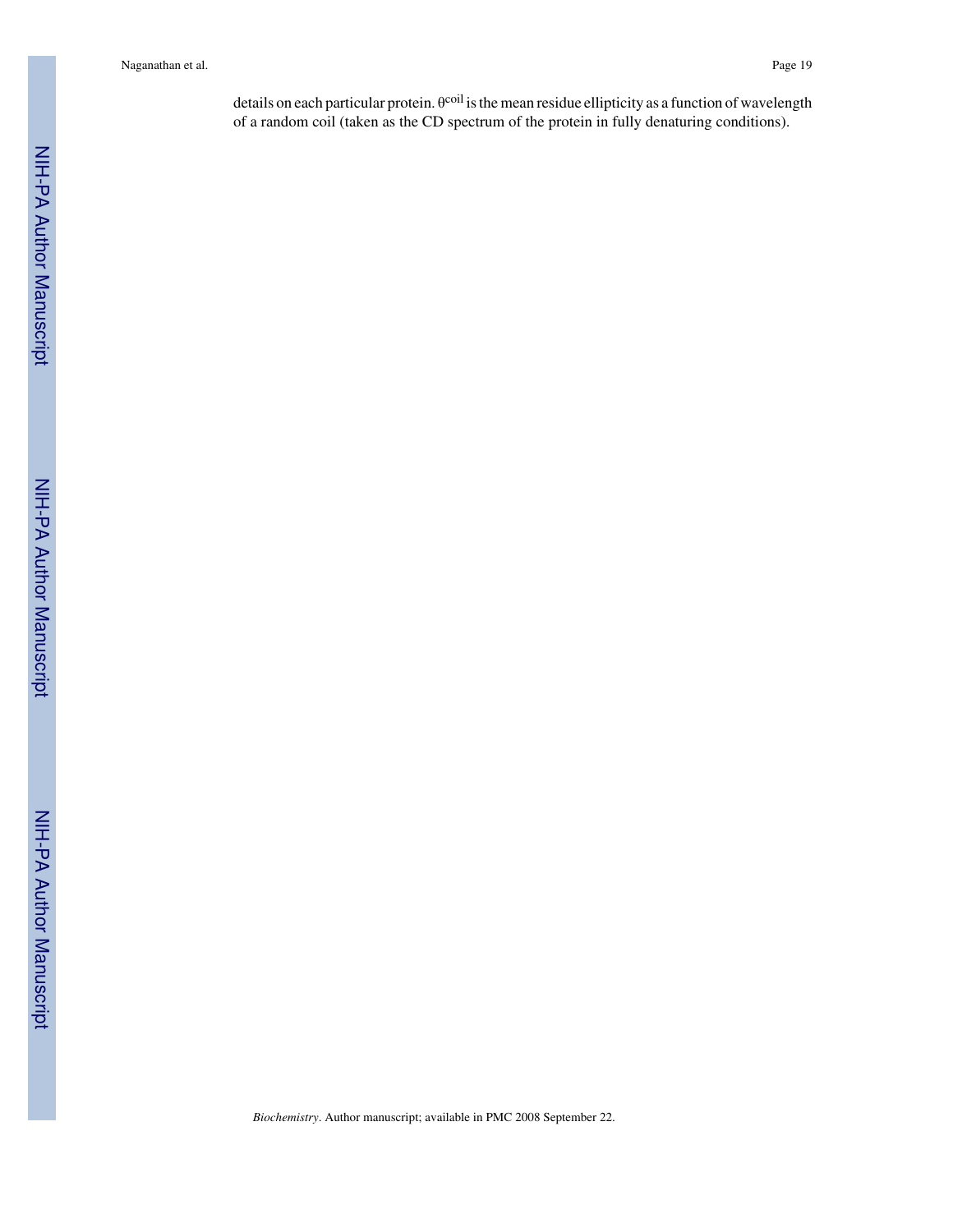

#### **Figure 5.**

Simulated DSC thermograms for proteins with different folding barriers: A) two-state-like (midpoint barrier ~18 kJ/mol); B) Marginal barrier (midpoint barrier ~2 kJ/mol); C) Global downhill (no barrier at midpoint). The continuous curves are two-state fits to the simulated data with continuous and dashed lines representing the phenomenological baselines for the "native" and "unfolded" states, respectively. The dotted line shows the theoretical native heat capacity. Insets shows the free energy barrier at the midpoint.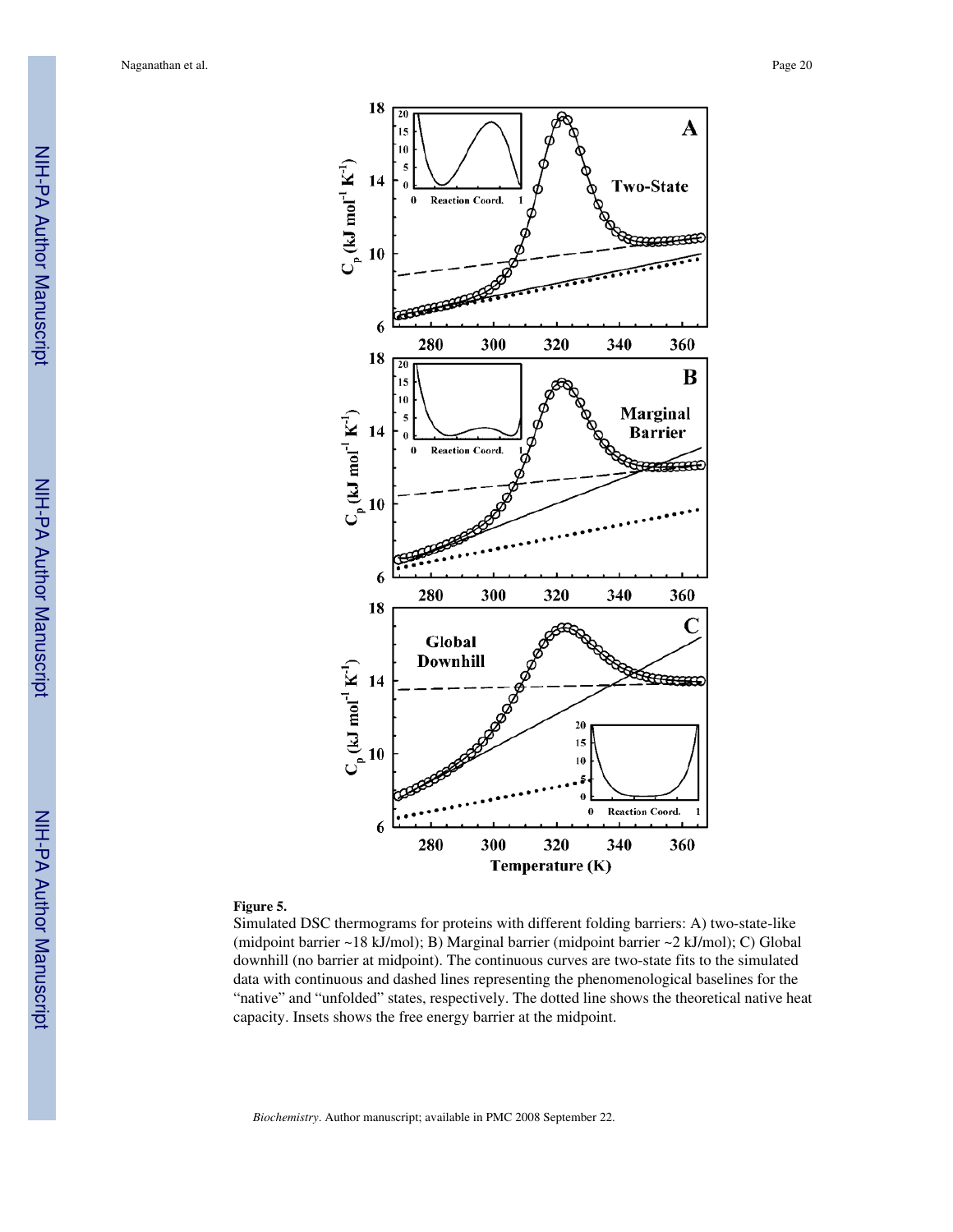

#### **Figure 6.**

Folding kinetics at different barrier heights: A) normalized relaxation kinetics in the folding direction (dotted lines) and unfolding direction (continuous lines) to the same final condition (near the midpoint); B) normalized relaxation kinetics with added noise and best fits to single exponential decays.